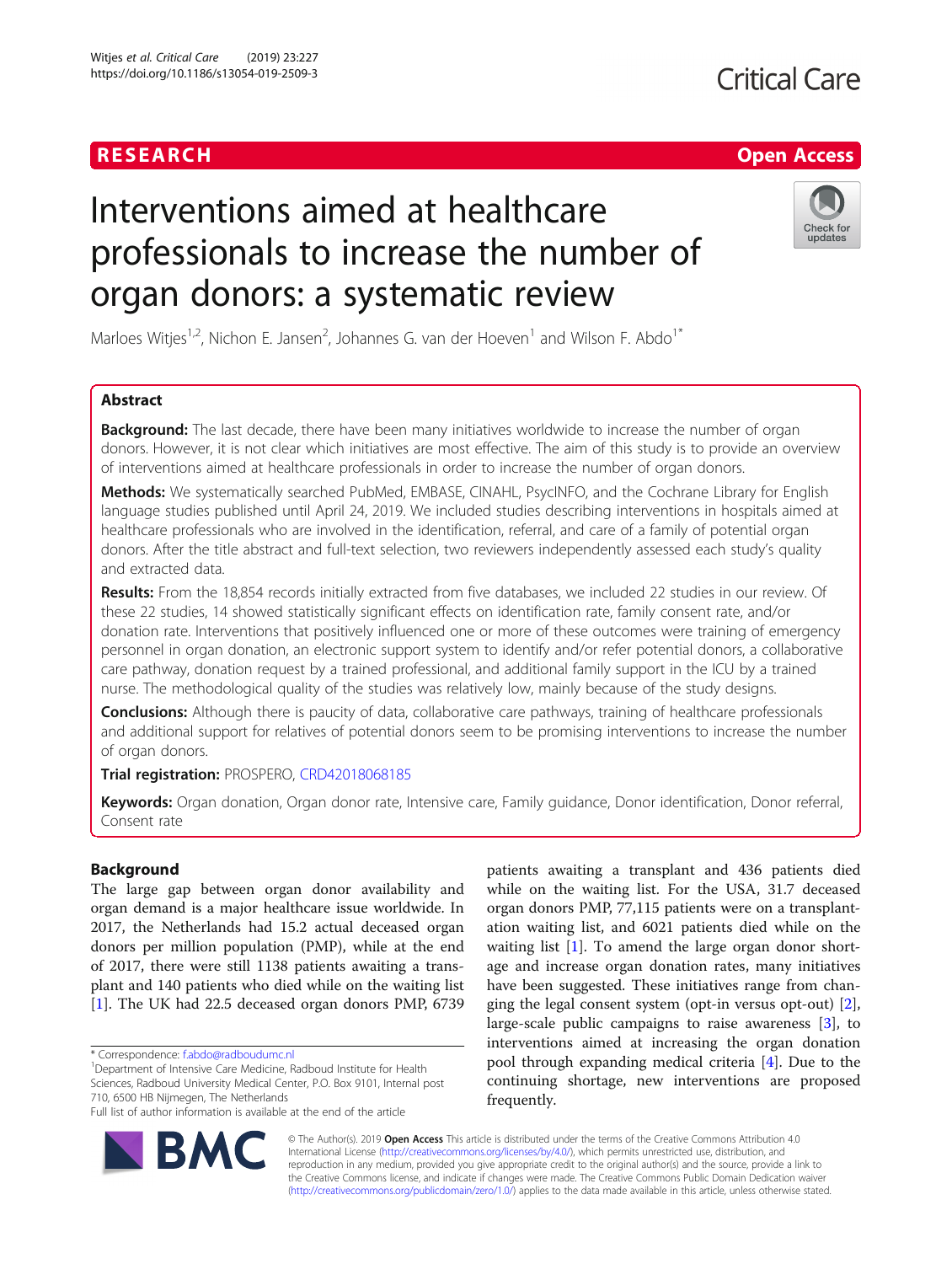Many studies have also been published on improving the donation process in the hospital [[5\]](#page-16-0). The donation process starts with the identification of a potential organ donor. Subsequently, the potential organ donor must be referred to the intensive care unit (ICU), if not already admitted, and the organ procurement organization (OPO). In addition, irrespective of the legal consent system, consent must be obtained either by the donor himor herself via the Donor Registry and/or by family members. Healthcare professionals play an important role in the donation process as they are directly involved and responsible for identifying and referring potential organ donors and obtaining consent. Several studies have shown that potential organ donors are not always recognized, especially when patients die outside the ICU [[6](#page-16-0)–[8](#page-17-0)]. For example, a study from the Netherlands described that the number of unrecognized organ donors outside the ICU was 11–34% of the known organ donor pool  $[6, 9]$  $[6, 9]$  $[6, 9]$  $[6, 9]$ .

The objective of this study was to pinpoint effective interventions that were aimed at healthcare professionals and had the goal of increasing the number of organ donors.

# Methods

A systematic review of the literature was performed. The criteria for article inclusion and data analysis were prespecified. The initial protocol has been registered in PROS-PERO, the international prospective register of systematic reviews with registration number CRD42018068185 [\[10\]](#page-17-0).

# Data sources and searches

PubMed (including MEDLINE), EMBASE, CINAHL, PsycINFO, and Cochrane Library were searched until April 24, 2019, restricted to English language publications. The search strategy included the following concepts: post-mortem organ donation, healthcare professionals, and interventions in hospitals. The complete search strategy for each database is presented in Additional file [1](#page-16-0). The author's personal files and references of included studies were also searched to identify additional relevant articles (snowballing).

# Selection criteria and process

Titles and abstracts retrieved from the search strategy were independently screened by two authors (MW and NJ), to identify studies that potentially fulfilled inclusion criteria. Full-text articles were screened by the same two authors. Disagreement on inclusion was resolved by discussion. Studies were included when they met all the following inclusion criteria:

1. The healthcare intervention was aimed at healthcare professionals who were involved in the identification, referral, and support of (relatives of ) potential organ donors.

- 2. Study design was experimental, quasi-experimental, or observational, such as randomized controlled trials, (un) controlled before-after studies, and (non-) controlled cohort studies.
- 3. Study had at least one quantitative outcome measure.
- 4. English language full-text article is available.

Studies were excluded when the interventions aimed to increase the potential donor pool or improve logistics outside the hospital, e.g., implementation of a donation after circulatory death (DCD) protocol, implementation of a donation program with transplant coordinators and regional retrieval teams, expanding the donor pool (older donors, DCD donors, non-ventilated donors), education of the population, ways to recover organ function, legislative measures, and improved allocation algorithms. In addition, we excluded donor programs consisting of more than two interventions. Although a bundle might be interesting as an approach, the effect per individual intervention cannot be distinguished. Also, a bundle would mean all components of the bundle have to be implemented to obtain the effect making it more difficult to implement in daily practice.

# Data extraction and quality assessment

One researcher (MW) extracted the data from the included studies, using a standardized form (see Additional file [2](#page-16-0)). The extracted data were checked by a second researcher (NJ). The extracted data included the study design, objective and methods, setting, population and sample size, intervention, outcomes and results, conclusion, and article comments from the reviewers.

The quality of the included articles was assessed using the suggested risk of bias criteria for EPOC (Effective Practice and Organisation of Care) reviews from the Cochrane Handbook [\[11](#page-17-0)]. The criteria for studies with a separate control group (randomized trials, non-randomized trials, and controlled before-after studies) were different from the criteria for studies without a control group (uncontrolled beforeafter studies, cohort studies). Quality criteria were independently assessed by two authors (MW and NJ). Discrepancies were resolved by discussion between these two authors.

# Data synthesis and analysis

We tabulated study characteristics and outcomes such as study design, intervention, number of participants, outcomes, and significance level. The interventions were described in more detail and classified in one or more of the following categories: (1) identification and referral of the potential organ donor, (2) education of the healthcare professionals, and (3) extra support of the relatives to help them make a well-considered decision on donation.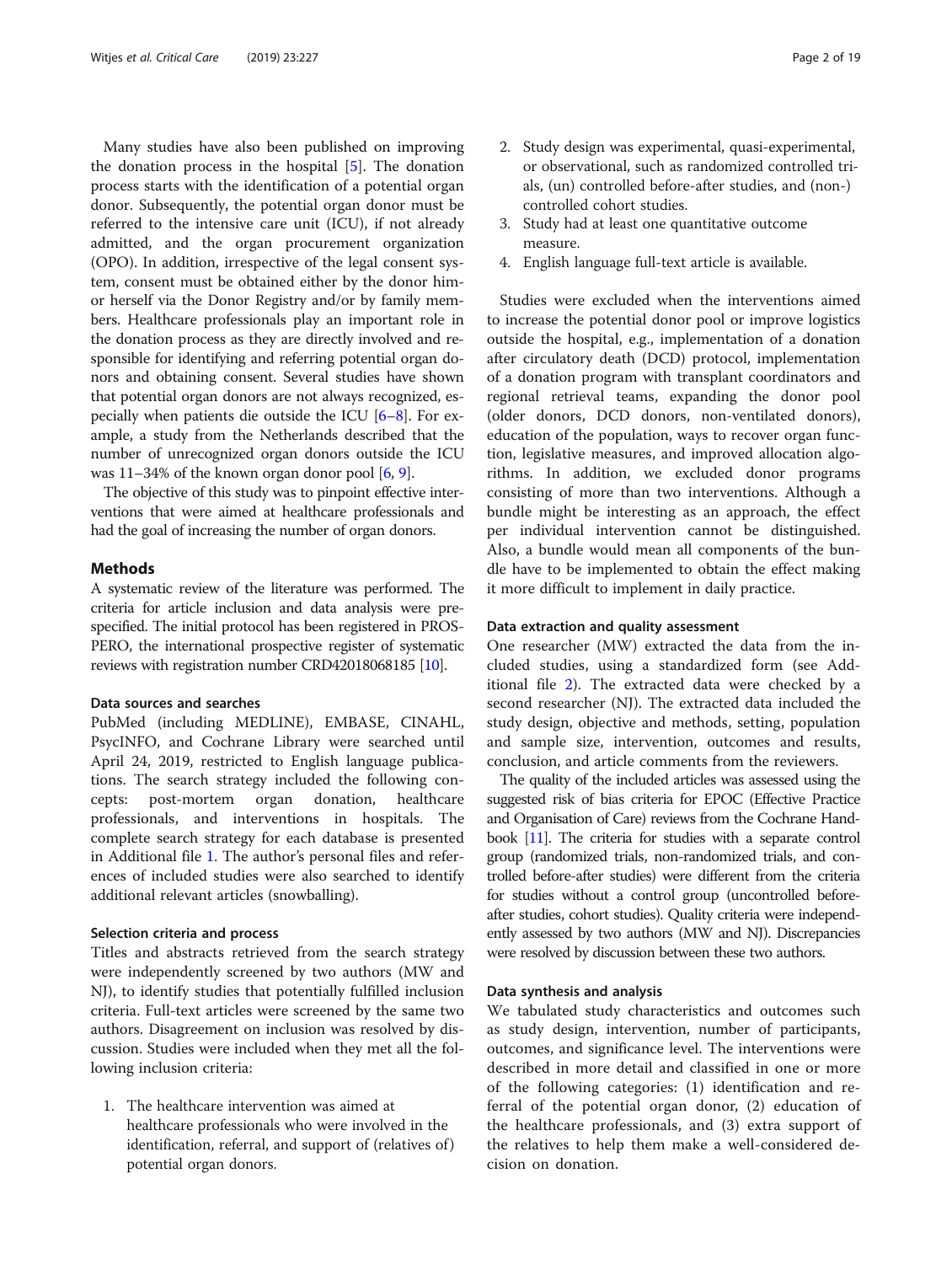# Results

Our search identified 18,854 records, of which 5515 duplicate records were removed (Fig. 1). In total, 13,339 records were screened for title abstract. After excluding 13,295 records, 44 full-text articles were assessed for eligibility. The final set of articles consisted of 22 full-text articles. No new articles were identified through snowballing.

# Characteristics of included studies

Table [1](#page-3-0) summarizes study characteristics and outcomes of the 22 studies. Fourteen uncontrolled before-after studies (UBAs), four cohort studies, two randomized controlled trials (RCTs), one controlled before-after study (CBA), and one non-randomized controlled trial (NRCT) were analyzed. The interventions were aimed at healthcare professionals: physicians, nurses (specialized in donation), requestors, personnel from the procurement centers, social workers, chaplains, administrators, and psychologists. Ten studies were single-center studies, and 12 studies were performed across multiple hospitals ranging from 3 to 220 hospitals. The study population consisted of relatives of ICU patients, potential/eligible donors, emergency department (ED) deaths, declared brain deaths, donation requests, and patients meeting trigger criteria. The sample size per study ranged from 11 to 1101 in the intervention group and from 3 to 1563 in the control group. The majority of the cases were DBD and most studies included donation after brain death as well as DCD, depending on whether the country had a DCD protocol.

Various outcomes were reported: donor identification, donor referral (from the ED), family approach rate, consent rate, donation rate, and organs recovered. Most interventions were aimed at increasing the referral rate (from the ED), consent rate or donation rate (which is based on the referral and consent rate). Significant differences were seen in all of these three outcomes. In eight studies, the significance level was not reported. If possible, we calculated the  $p$  value with the data that were available (Tables [1](#page-3-0) and [2\)](#page-9-0).

# Methodological quality

The results from the quality assessment are shown in Additional file [3.](#page-16-0) Overall, the quality of the studies was relatively low, mainly because of the study designs that

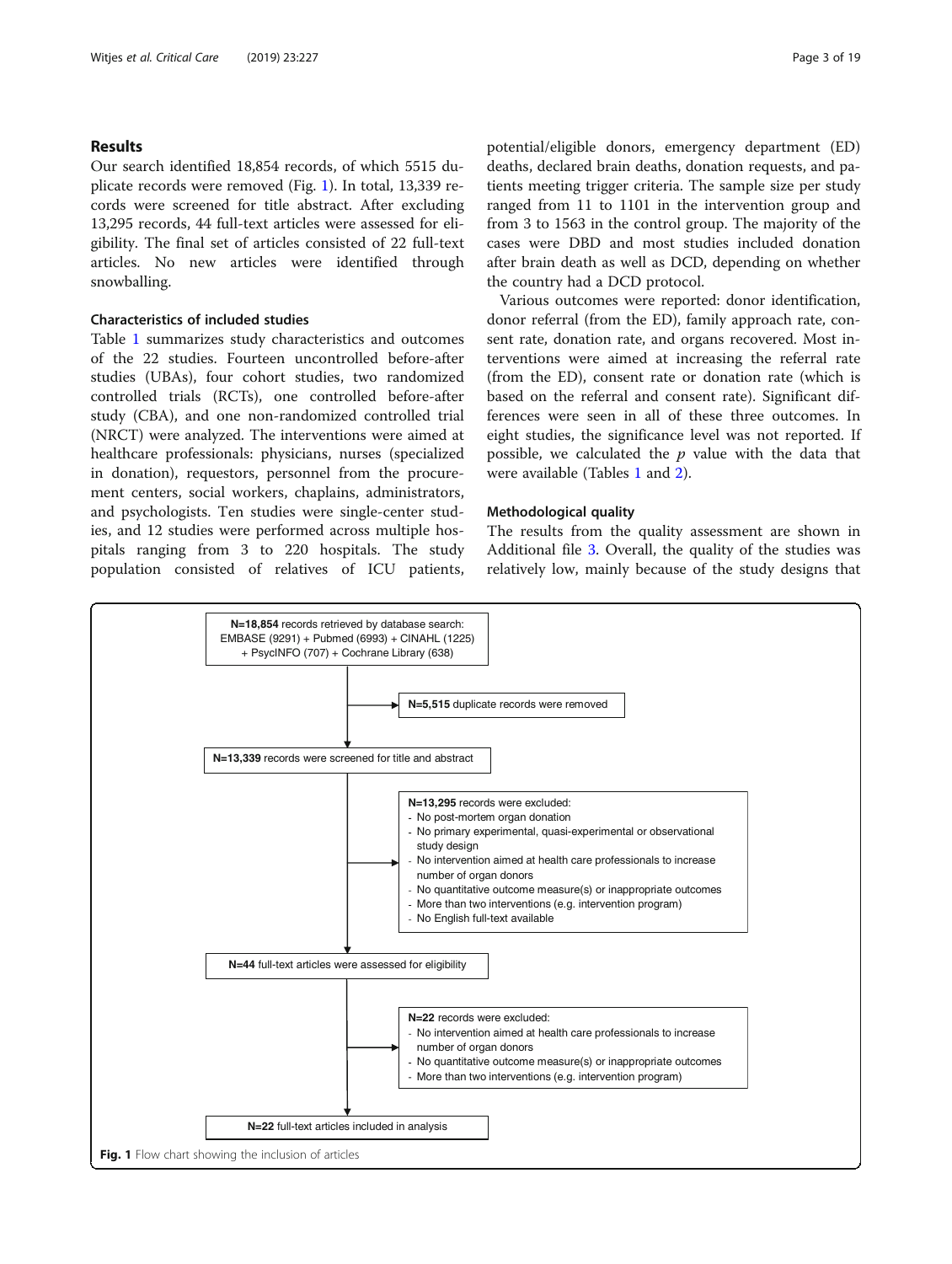<span id="page-3-0"></span>

|                                         |                 | Table 1 Summary of study characteristics and outcomes                                                                                 |                                                     |                                                  |                                                                               |                                                                |              |                                |                          |
|-----------------------------------------|-----------------|---------------------------------------------------------------------------------------------------------------------------------------|-----------------------------------------------------|--------------------------------------------------|-------------------------------------------------------------------------------|----------------------------------------------------------------|--------------|--------------------------------|--------------------------|
| Study, year,                            | Study           | Intervention and setting                                                                                                              | Population, n                                       |                                                  | Intervention(s) vs.                                                           | Outcome                                                        | Effect       |                                | p value                  |
| [reference]<br>country                  | design          |                                                                                                                                       | Intervention                                        | Control                                          | control(s)                                                                    |                                                                | Intervention | Additional<br>dionb<br>Control |                          |
| 2014, Turkey<br>Adanir et al.<br>$[12]$ | RCT             | $\sigma$<br>Psychological support for relatives<br>patients at one general ICU                                                        | First-degree<br>relatives of<br>patients<br>100 ICU | relatives of 100<br>ICU patients<br>First-degree | no psychological support<br>Psychological support vs.                         | Consent rate if<br>become brain<br>patient had<br>dead, %      | 75           | 32                             | < 0.0001                 |
|                                         |                 |                                                                                                                                       |                                                     |                                                  |                                                                               | Consent rate if<br>patient died, %                             | 78           | 13.9                           | < 0.0001                 |
| 1997, USA [13]<br>Beasley et al.        | <b>UBA</b>      | A large-scale intervention for physicians,<br>residents, nurses, social workers, chap-                                                | 369 potential<br>donors                             | 422 potential<br>donors                          | After vs. before<br>intervention                                              | identification, %<br>Donor                                     | 97.0         | 90.5                           | 0.001                    |
|                                         |                 | lains and administrators in 50 hospitals<br>in three OPO service areas                                                                |                                                     |                                                  |                                                                               | Referral rate, %                                               | 80.2         | 555                            | 0.001                    |
|                                         |                 |                                                                                                                                       |                                                     |                                                  |                                                                               | requested, %<br>Donation                                       | 85.6         | 69.0                           | 0.001                    |
|                                         |                 |                                                                                                                                       |                                                     |                                                  |                                                                               | Family consent<br>rate, %                                      | 52.2         | 50.9                           | $\gtrapprox$             |
|                                         |                 |                                                                                                                                       |                                                     |                                                  |                                                                               | Donation rate,<br>%                                            | 42.5         | 32.9                           | 0.005                    |
| 2017, Iran [14]<br>Beigee et al.        | <b>JBA</b>      | More active identification of brain dead<br>$\mbox{S}$<br>cases in hospitals (n = NR) affiliated<br>organ procurement units of Shahid | $\frac{\alpha}{2}$                                  | $\frac{\alpha}{2}$                               | intervention: from calling<br>a couple of times per<br>After vs. before       | Reported cases<br>of brain death,<br>$\subset$                 | 460          | 224                            | $\widetilde{\Xi}$        |
|                                         |                 | Beheshti University of Medical Sciences                                                                                               |                                                     |                                                  | week to calling every day                                                     | confirmed cases<br>of brain death,<br>Number of<br>$\subset$   | 306          | 180                            | $\widetilde{\Xi}$        |
|                                         |                 |                                                                                                                                       |                                                     |                                                  |                                                                               | transferred to<br>the OPU, n<br>Number of<br>cases             | 188          | 125                            | $\frac{\alpha}{2}$       |
|                                         |                 |                                                                                                                                       |                                                     |                                                  |                                                                               | Actual number<br>of donors, n                                  | 165          | 115                            | $\widetilde{\Xi}$        |
|                                         |                 |                                                                                                                                       |                                                     |                                                  |                                                                               | Family consent<br>rate, %                                      | 90%          | 75%                            | < 0.001                  |
|                                         |                 |                                                                                                                                       |                                                     |                                                  |                                                                               | donated organs<br>per each brain-<br>dead case, n<br>Number of | 2.74         | 2.67                           | $\frac{\alpha}{2}$       |
| Bires 1999,<br><b>USA</b> [15]          | Cohort<br>study | An 8-h designated requestor program<br>implemented in one hospital;13 re-<br>questors were trained                                    | 19 potential<br>before, 20<br>donors                | donors before, 15<br>9 potential<br>after        | Hospital with designated<br>with organ procurement<br>requestors vs. hospital | intervention, %<br>Consent rate<br>before                      | 58           | 89                             | NR (1.000 <sup>a</sup> ) |
|                                         |                 |                                                                                                                                       | after                                               |                                                  | coordinators                                                                  | intervention, %<br>Consent rate<br>after                       | 50           | $\odot$                        | NR (0.734 <sup>a</sup> ) |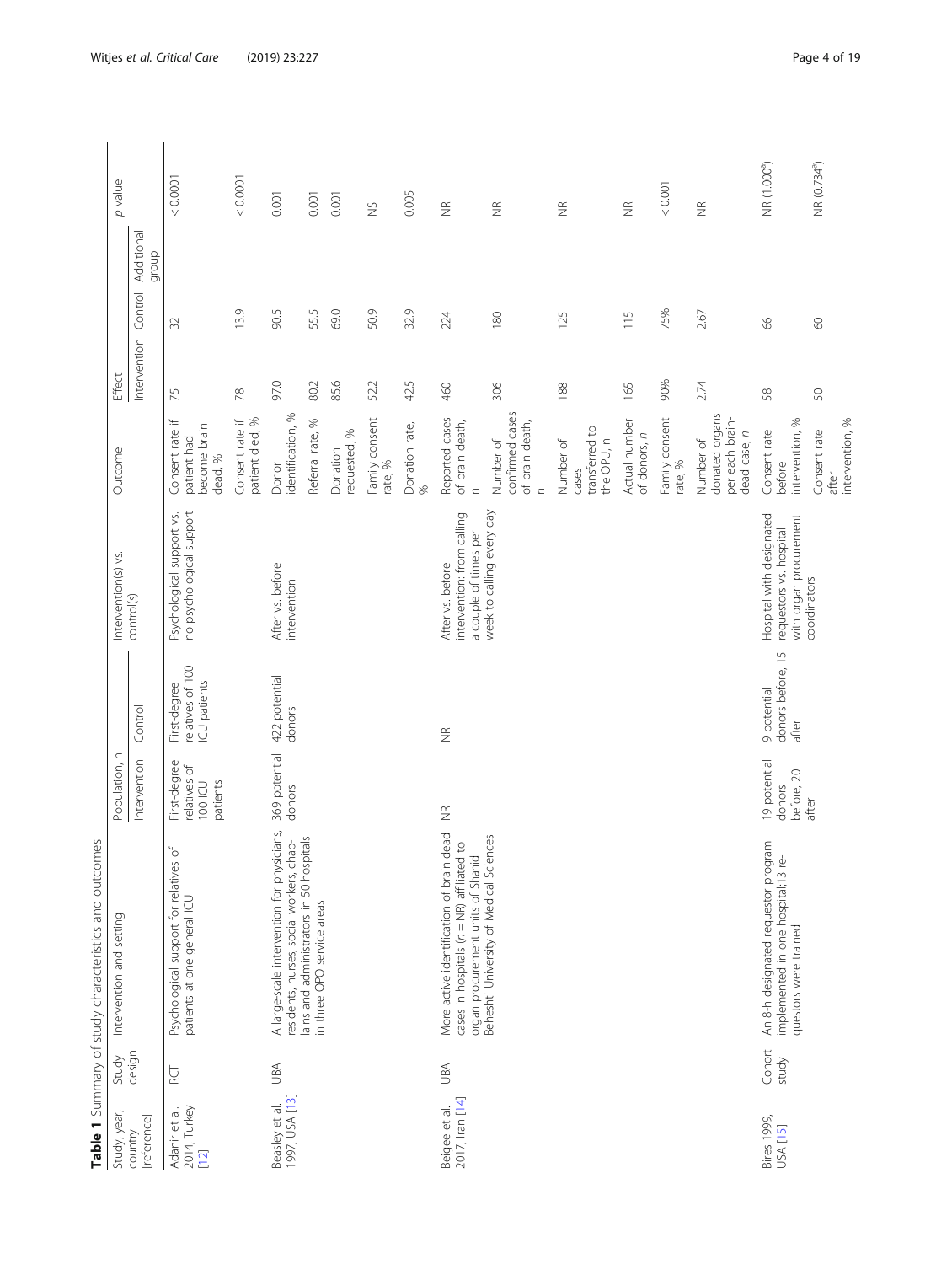|                                 |                 | Table 1 Summary of study characteristics and outcomes (Continued)                                                                        |                                                      |                            |                                                                                            |                                                                   |                      |             |                     |                                                                                   |
|---------------------------------|-----------------|------------------------------------------------------------------------------------------------------------------------------------------|------------------------------------------------------|----------------------------|--------------------------------------------------------------------------------------------|-------------------------------------------------------------------|----------------------|-------------|---------------------|-----------------------------------------------------------------------------------|
| Study, year,                    | Study           | Intervention and setting                                                                                                                 | Population,                                          |                            | Intervention(s) vs.                                                                        | Outcome                                                           | Effect               |             |                     | p value                                                                           |
| [reference]<br>country          | design          |                                                                                                                                          | Intervention                                         | Control                    | control(s)                                                                                 |                                                                   | Intervention Control |             | Additional<br>group |                                                                                   |
| Bleakley. 2010,<br>UK [16]      | UBA             | training of 170 staff members in four<br>Donor identification scheme and                                                                 | $\frac{\alpha}{2}$                                   | $\widetilde{\Xi}$          | After vs. before<br>intervention                                                           | Number of<br>referrals, n                                         | 121                  | 4           |                     | $\widetilde{\Xi}$                                                                 |
|                                 |                 | hospital sites                                                                                                                           |                                                      |                            |                                                                                            | successful organ<br>Number of<br>donors, n                        | $\circ$              | $\circ$     |                     | $\widetilde{\Xi}$                                                                 |
|                                 |                 |                                                                                                                                          |                                                      |                            |                                                                                            | transplanted, n<br>Number of<br>organs                            | 22                   | $\circ$     |                     | $\widetilde{\Xi}$                                                                 |
| 1990, UK [17]<br>Feest et al.   | UBA             | $\vec{\Theta}$<br>potential organ donors to the ICU<br>Protocol to detect and transfer                                                   | 18 donors                                            | 3 donors                   | After vs. before<br>intervention                                                           | Donors derived<br>outside ICU, n                                  | $\infty$             | $\circ$     |                     | $\widetilde{\Xi}$                                                                 |
|                                 |                 | organ donation implemented in one<br>hospital                                                                                            |                                                      |                            |                                                                                            | Donors from<br>CU, n                                              | $\supseteq$          | $\sim$      |                     | $\widetilde{\Xi}$                                                                 |
|                                 |                 |                                                                                                                                          |                                                      |                            |                                                                                            | Possible donors<br>where donation<br>discussed, n<br>was not      | 4                    | $\infty$    |                     | from possible<br>total number<br>NR (0.005 <sup>ª</sup> :<br>of donors<br>donors) |
| 2012, UK [18]<br>Garside et al. | <b>JBA</b>      | An embedded specialist nurse in organ<br>$\sigma$<br>donation (SNOD) and utilization of<br>collaborative care pathway in one<br>hospital | 160 ED<br>deaths                                     | 151 ED deaths              | After vs. before<br>intervention                                                           | organ donation<br>team from ED,<br>Referral to<br>$\overline{a}$  | 26                   | $\sim$      |                     | 0.0001                                                                            |
|                                 |                 |                                                                                                                                          |                                                      |                            |                                                                                            | organ donation<br>proceeding to<br>from ED, $n$<br>Patients       | $\sim$               | $\circ$     |                     | $\overline{C}$                                                                    |
|                                 |                 |                                                                                                                                          |                                                      |                            |                                                                                            | organ donation<br>team from ICU,<br>Referral to<br>$\overline{C}$ | $\overline{4}$       | $\circ$     |                     | $\widetilde{\Xi}$                                                                 |
| Henderson et                    | UBA             | Educational campaign of emergency                                                                                                        | 1995: 25                                             | 10 potential               | One year after                                                                             |                                                                   | 1995                 | 1994        | 1996                | 1995 vs. 1994                                                                     |
| al. 1998, USA<br>[19]           |                 | personnel in one hospital                                                                                                                | donors, 1996:<br>45 potential<br>potential<br>donors | donors                     | 2 years after intervention<br>before intervention vs.<br>intervention (1995) vs.<br>(1996) | potential organ<br>Referral to OPA<br>from ED, % of<br>donors     | 100                  | $\supseteq$ | 100                 | 0.0001                                                                            |
|                                 |                 |                                                                                                                                          |                                                      |                            |                                                                                            | procured from<br>Organs<br>ED, $n$                                | $\overline{4}$       | $\circ$     | 32                  | $\widetilde{\Xi}$                                                                 |
|                                 |                 |                                                                                                                                          |                                                      |                            |                                                                                            | Actual donors<br>from ED, $n$                                     | $\widetilde{\Xi}$    | $\circ$     | $\supseteq$         | $\widetilde{\Xi}$                                                                 |
| Ismail et al.<br>2018,          | Cohort<br>study | A telephone-based advisory support by<br>an experienced trained psychologist for                                                         | requestors<br>$\frac{1}{4}$                          | 1563 requestors<br>without | Intervention vs. control                                                                   | Consent or<br>assent rate                                         | 58%                  | 35%         |                     | 0.001                                                                             |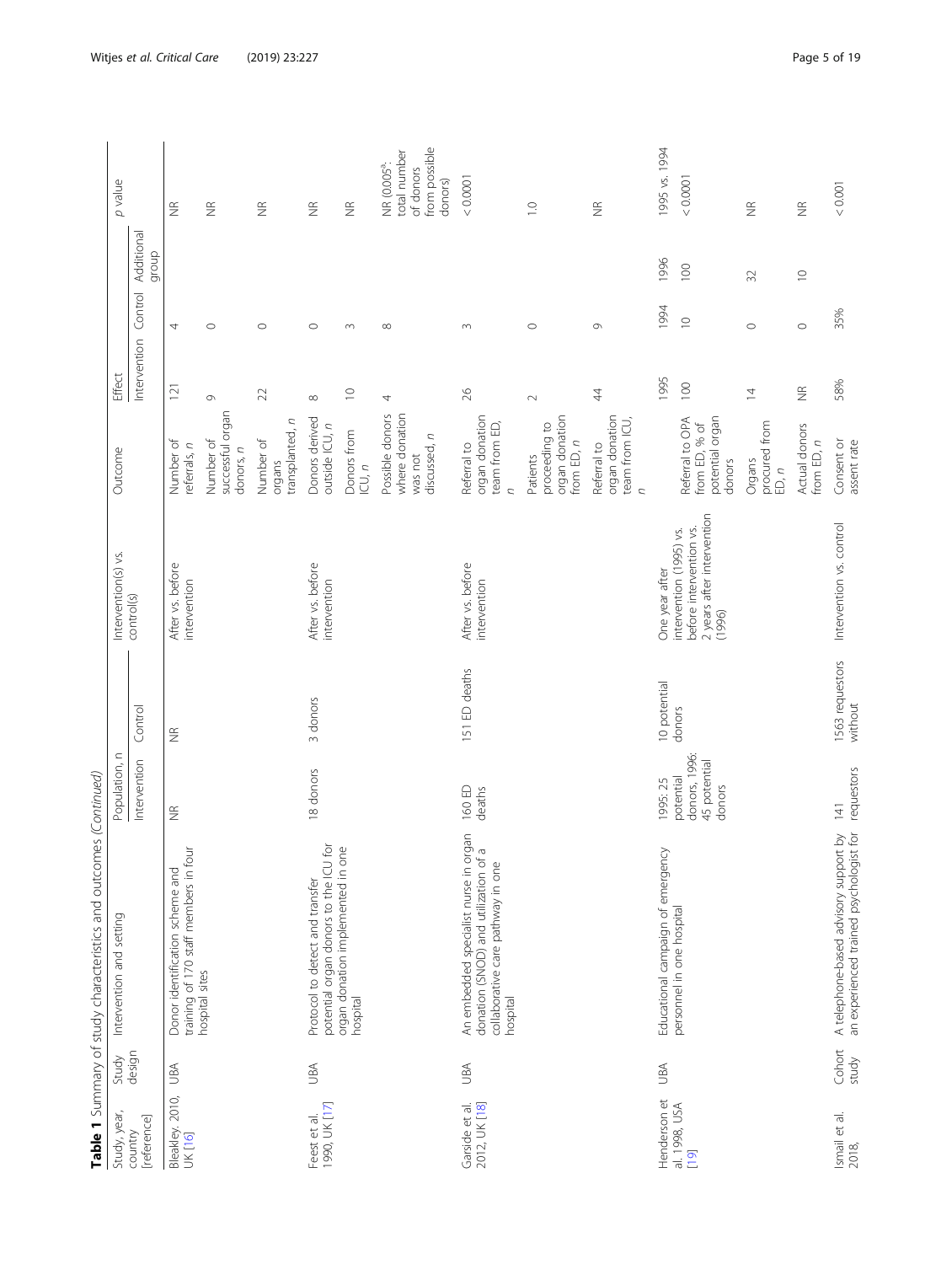|                                |        | Table 1 Summary of study characteristics and outcomes (Continued)                                                      |                              |                                                          |                                                                                                |                                                                                                |                                 |                 |                 |                            |
|--------------------------------|--------|------------------------------------------------------------------------------------------------------------------------|------------------------------|----------------------------------------------------------|------------------------------------------------------------------------------------------------|------------------------------------------------------------------------------------------------|---------------------------------|-----------------|-----------------|----------------------------|
| Study, year,                   | Study  | Intervention and setting                                                                                               | Population, n                |                                                          | Intervention(s) vs.                                                                            | Outcome                                                                                        | Effect                          |                 |                 | p value                    |
| [reference]<br>country         | design |                                                                                                                        | Intervention                 | Control                                                  | control(s)                                                                                     |                                                                                                | Intervention Control Additional |                 | dionb           |                            |
| Netherlands<br>[20]            |        | requesters who are about to request<br>for donation.                                                                   | intervention<br>with         | intervention                                             |                                                                                                | potential<br>donors                                                                            |                                 |                 |                 |                            |
|                                |        |                                                                                                                        |                              |                                                          |                                                                                                | registered in DR<br>donors not<br>Consent or<br>assent rate<br>potential                       | 44%                             | 19%             |                 | < 0.001                    |
|                                |        |                                                                                                                        |                              |                                                          |                                                                                                | leave decision<br>to next of kin<br>Consent rate<br>donors who<br>potential                    | 31%                             | 30%             |                 | > 0.99                     |
|                                |        |                                                                                                                        |                              |                                                          |                                                                                                | registered with<br>permission in<br>Assent rate<br>potential<br>donors<br>$\tilde{\mathbb{B}}$ | 93%                             | 91%             |                 | 0.78                       |
| Jansen et al.                  | NRCT   | Nurses were trained in communication                                                                                   | 1 hospital                   | 2 different                                              | Hospital with trained                                                                          |                                                                                                | È                               | Control Hostess |                 |                            |
| Netherlands<br>[21]<br>2011,   |        | $\frac{1}{\alpha}$<br>about donation and have long-term<br>contact with relatives of potential<br>nors in one hospital | (66 relatives)               | control hospitals<br>(107 relatives vs.<br>99 relatives) | (TDP) vs. control hospital<br>vs. control hospital with<br>donation practitioners<br>hostesses | Donor Registry,<br>Consent rate<br>consent in<br>including<br>×,                               | 575                             | 34.6            | 39.4            | 0.003 (TDP vs.<br>control) |
|                                |        |                                                                                                                        |                              |                                                          |                                                                                                |                                                                                                |                                 |                 |                 | 0.022 (TDP vs.<br>hostess) |
|                                |        |                                                                                                                        |                              |                                                          |                                                                                                | Donor Registry,<br>Consent rate<br>consent in<br>excluding<br>$\frac{8}{2}$                    | 45.1                            | 21.7            | 263             | 0.004 (TDP vs.<br>control) |
|                                |        |                                                                                                                        |                              |                                                          |                                                                                                |                                                                                                |                                 |                 |                 | 0.026 (TDP vs.<br>hostess) |
|                                |        |                                                                                                                        |                              |                                                          |                                                                                                | organ donation,<br>%<br>Consent rate                                                           | 60.0                            | 32.7            |                 | < 0.022                    |
| 2014, Sweden<br>Krekula et al. | CBA    | who support the local team with the<br>Donation specialist nurses (DOSSes)                                             | donors with<br>96 eligible   | 15 eligible donors<br>without DOSS                       | DOSS participated vs.<br>DOSS did not participate                                              |                                                                                                | <b>DOSS</b>                     | No<br>DOSS      | Before          | DOSS vs. no<br>DOSS        |
| [22]                           |        | DOSSes were appointed in a large<br>medical care of eligible donors; 7<br>urban county                                 | participation<br><b>DOSS</b> | participation, 59<br>before DOSS<br>service              | vs. before intervention                                                                        | Donation rate,<br>$\%$                                                                         | $\overline{7}$                  | 20              | $\overline{37}$ | 0.001                      |
|                                |        |                                                                                                                        |                              |                                                          |                                                                                                | Reason for not                                                                                 | $\overline{4}$                  | 60              | 34              | 0.001                      |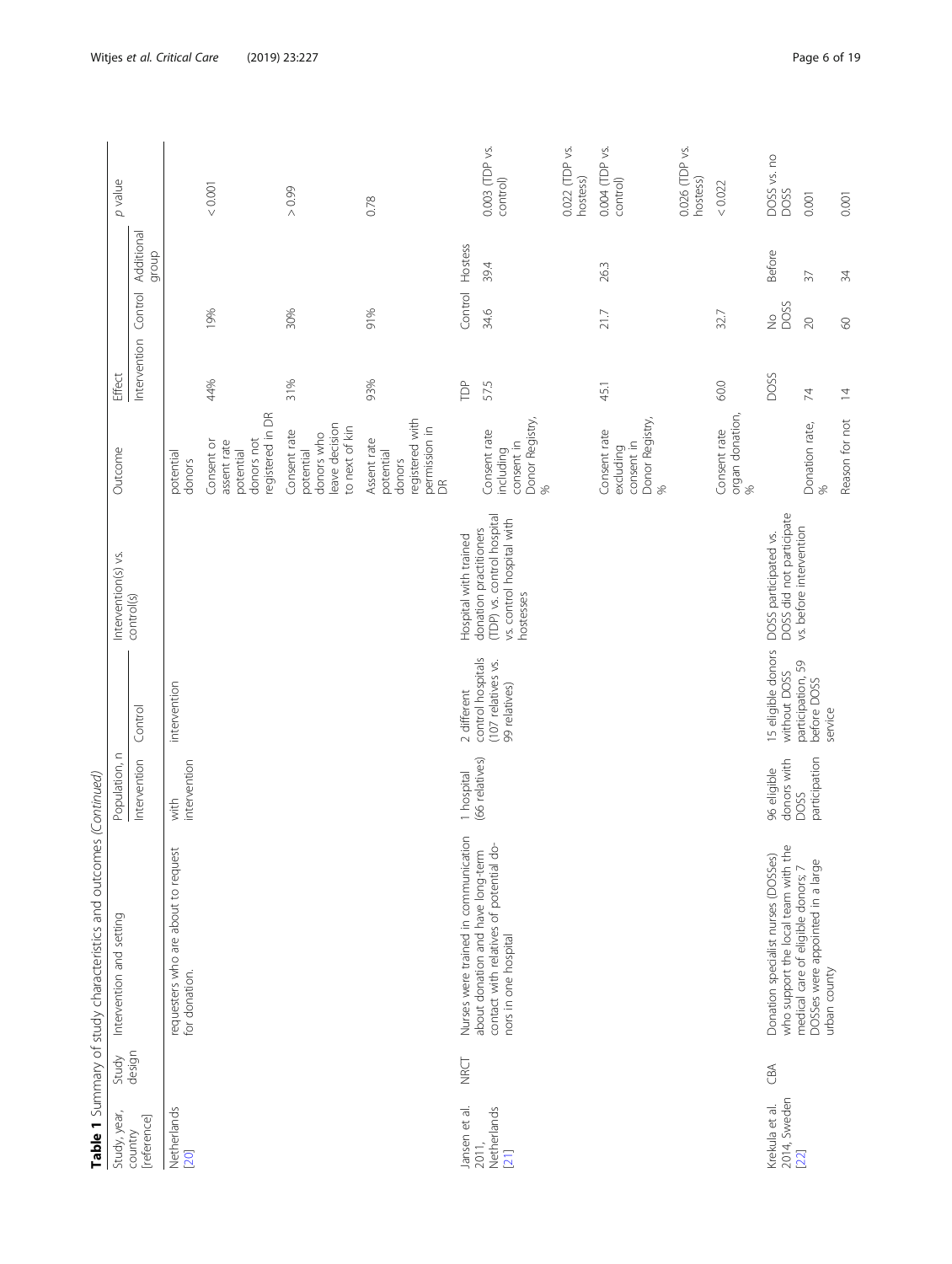|                                                      |            | Table 1 Summary of study characteristics and outcomes (Continued)                                           |                                  |                                                |                                                                        |                                                                                      |                               |                                 |                     |                                    |
|------------------------------------------------------|------------|-------------------------------------------------------------------------------------------------------------|----------------------------------|------------------------------------------------|------------------------------------------------------------------------|--------------------------------------------------------------------------------------|-------------------------------|---------------------------------|---------------------|------------------------------------|
| Study, year,                                         | Study      | Intervention and setting                                                                                    | Population, n                    |                                                | Intervention(s) vs.                                                    | Outcome                                                                              | Effect                        |                                 |                     | p value                            |
| [reference]<br>country                               | design     |                                                                                                             | Intervention                     | Control                                        | control(s)                                                             |                                                                                      | Intervention Control          |                                 | Additional<br>dionb |                                    |
|                                                      |            |                                                                                                             |                                  |                                                |                                                                        | family vetoes, %<br>actual donors:<br>becoming                                       |                               |                                 |                     |                                    |
|                                                      |            |                                                                                                             |                                  |                                                |                                                                        | willingness de-<br>Reason for not<br>donors: non-<br>becoming<br>ceased, %<br>actual | $\overline{ }$                | 20                              | $\sqrt{ }$          | $\widetilde{\Xi}$                  |
| Lenzi et al.                                         | Cohort     | Requesting donation by OPO                                                                                  | 167 (2011)                       | 63 (2011) and 55                               | OPO vs. ICU (not trained)                                              |                                                                                      | OPO                           | $\supseteq$                     | $\frac{\cup}{\pm}$  |                                    |
| 2014, Brazil<br>[23]                                 | study      | professional (intervention), In-Hospital<br>Coordinator (IHC) or ICU physician in<br>Rio de Janeiro, Brazil | $(2012)$ OPO<br>and 248          | 108 (2012) IHC<br>55 (2011) and<br>(2012) ICU; | vs. IHC                                                                | Consent rate<br>2011, %                                                              | 63.5                          | 127                             | 41.8<br>53.7        | $NR (< 0.0019)$<br>NR $(< 0.0019)$ |
|                                                      |            |                                                                                                             |                                  |                                                |                                                                        | Consent rate<br>2012, %                                                              | 64.5                          | 20.4                            |                     |                                    |
| Linyear et al.                                       | <b>JBA</b> | Implementation of a systematic                                                                              | Post 1997: 27                    | 42 potential                                   | After intervention 1997 vs.                                            |                                                                                      | <b>After 1997</b>             | Before                          | After 1998          |                                    |
| 1999, USA [24]                                       |            | hospital-based program at Virginia<br>Commonwealth University                                               | potential<br>donors              | donors                                         | after intervention 1998<br>before intervention vs.                     | Referral rate, %                                                                     | 93                            | 95                              | $\infty$            | NR (0.734 <sup>a</sup> )           |
|                                                      |            |                                                                                                             | Post 1998: 20<br>potential       |                                                |                                                                        | Approach rate,<br>%                                                                  | 93                            | $88$                            | $\infty$            | NR (0.833 <sup>a</sup> )           |
|                                                      |            |                                                                                                             | donors                           |                                                |                                                                        | Consent rate, %                                                                      | $\overline{4}$                | $\frac{1}{2}$                   | 72                  | NR (0.153 <sup>a</sup> )           |
|                                                      |            |                                                                                                             |                                  |                                                |                                                                        | Donation rate,<br>$\aleph$                                                           | 26                            | 36                              | 50                  | NR (0.235 <sup>ª</sup> )           |
| Manyalich et<br>international<br>al. 2012,<br>$[25]$ | <b>ASU</b> | Training program implemented in 220<br>hospitals in 16 countries                                            | brain deaths<br>declared<br>1101 | 784 declared<br>brain deaths                   | After vs. before<br>intervention                                       | Utilized donors<br>$mean \pm SD$<br>identified,<br>(range)                           | $20.0 \pm 17.1$<br>$(1 - 78)$ | $15.7 \pm$<br>$(2 - 69)$<br>143 |                     | 0.014                              |
|                                                      |            |                                                                                                             |                                  |                                                |                                                                        | mean ± (range)<br>recovered,<br>Organs                                               | $59.3 + 52.2$<br>$(2 - 247)$  | $(0 - 228)$<br>49.7 ±<br>48,6   |                     | 0.044                              |
| Mulvania et al.                                      | UBA        | Customized, self-sustaining training pro-                                                                   | $\frac{\alpha}{2}$               | $\widetilde{\Xi}$                              | 3 years during                                                         |                                                                                      | 2013                          | 2011                            | 2012                |                                    |
| 2014, Australia<br>26                                |            | gram area in Australia                                                                                      |                                  |                                                | implementation (2011-<br>started October 2011.<br>2013). Pilot program | deceased brain<br>dead donors, n<br>Number of                                        | 391                           | 337                             | 354                 | $\frac{\alpha}{2}$                 |
|                                                      |            |                                                                                                             |                                  |                                                |                                                                        | Request rate, %                                                                      | 96                            | 94                              | 92                  |                                    |
|                                                      |            |                                                                                                             |                                  |                                                |                                                                        | Consent rate, %                                                                      | $\odot$                       | 59                              | $\overline{\circ}$  |                                    |
|                                                      |            |                                                                                                             |                                  |                                                |                                                                        | Conversion rate,<br>$\%$                                                             | 53                            | $\frac{1}{4}$                   | $\overline{5}$      | E E E                              |
| Sandiumenge                                          | UBA        | An instant messaging application                                                                            | 74 potential                     | 40 potential                                   | After vs. before                                                       |                                                                                      | After                         | Before                          |                     |                                    |
| et al. 2018,                                         |            | (WhatsApp@) was implemented in                                                                              | donors                           | donors outside                                 | intervention                                                           | Referral of                                                                          | 62%                           | 32%                             |                     | &0.05                              |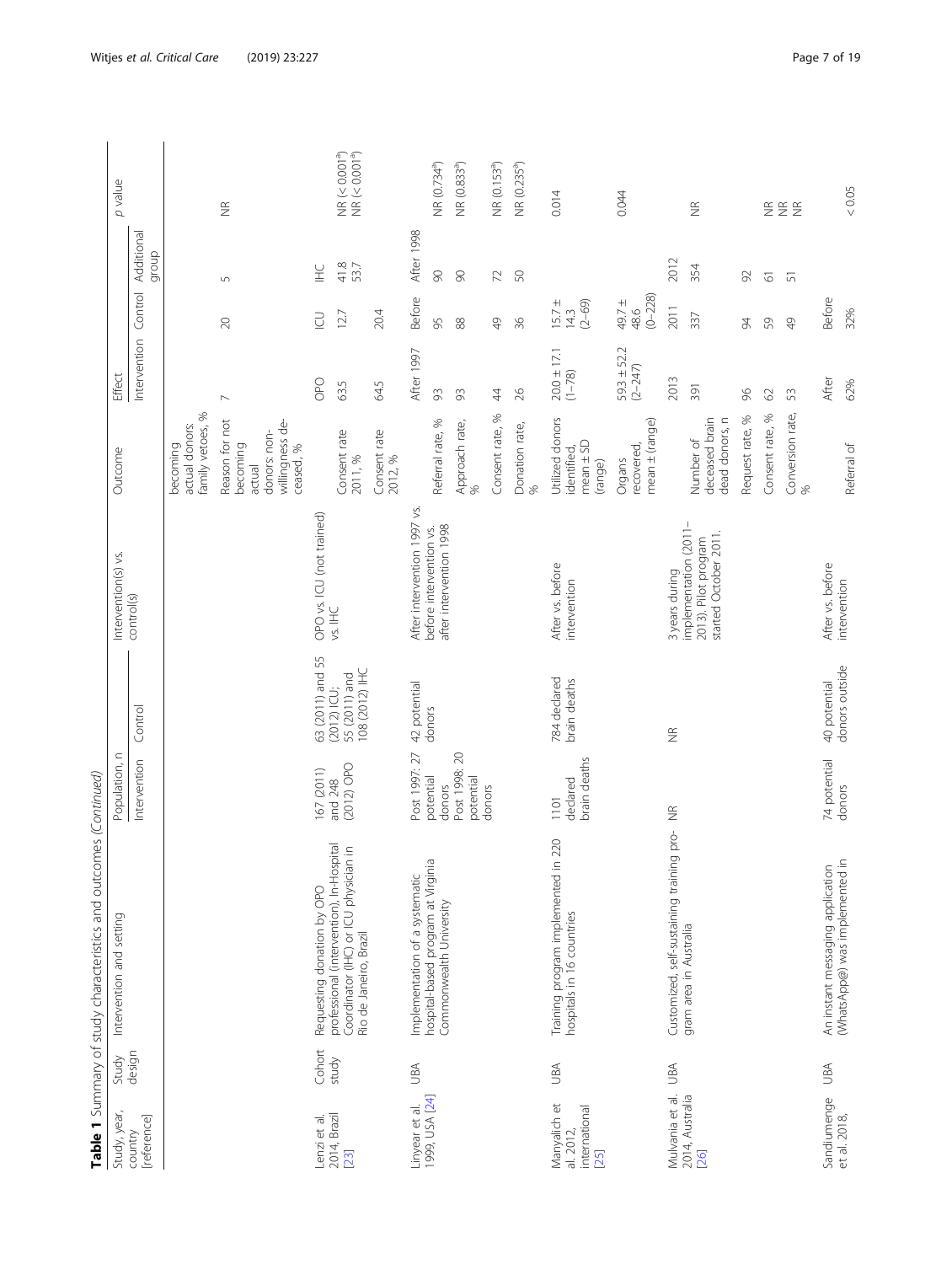|                                       |                 | Table 1 Summary of study characteristics and outcomes (Continued)                                                                        |                                               |                                            |                                                                                  |                                                                      |                      |                                                     |            |                          |
|---------------------------------------|-----------------|------------------------------------------------------------------------------------------------------------------------------------------|-----------------------------------------------|--------------------------------------------|----------------------------------------------------------------------------------|----------------------------------------------------------------------|----------------------|-----------------------------------------------------|------------|--------------------------|
| Study, year,                          | Study           | Intervention and setting                                                                                                                 | Population,                                   |                                            | Intervention(s) vs.                                                              | Outcome                                                              | Effect               |                                                     |            | p value                  |
| [reference]<br>country                | design          |                                                                                                                                          | Intervention                                  | Control                                    | control(s)                                                                       |                                                                      | Intervention Control | dionb                                               | Additional |                          |
| Spain [27]                            |                 | the<br>order to refer potential donors to<br>$\geq$                                                                                      | outside ICU                                   | $\supseteq$                                |                                                                                  | possible donors<br>outside ICU<br>to DC from                         |                      |                                                     |            |                          |
|                                       |                 |                                                                                                                                          |                                               |                                            |                                                                                  | donors outside<br>ICU from BD<br>Proportion<br>donors in<br>hospital | 29%                  | 13%                                                 |            | $< 0.05$                 |
| Siminoff et al.<br>2009, USA [28]     | <b>A</b>        | Training program 'Communicating                                                                                                          | 325 eligible                                  | 134 eligible                               | After vs. before                                                                 | Consent rate, %                                                      | 555                  | 463                                                 |            | 0.07                     |
|                                       |                 | Effectively About Donation' in 17<br>hospitals                                                                                           | donors                                        | donors                                     | intervention                                                                     | referrals, n (% of<br>eligible donors)<br>Time-sensitive             | 281 (86.5)           | (86.6)<br>$\frac{6}{116}$                           |            | 0.97                     |
| 2015, USA [29]<br>Siminoff et al.     | RCT             | 'Communicating Effectively about<br>Donation' in 9 OPOs. CEaD1: theoretical<br>Online training program                                   | CEaD1: 558<br>requests,<br>CEaD2: 368         | 677 requests                               | After CEaD1 vs. before<br>intervention vs. After                                 |                                                                      | CEaD1                | CEaD2<br>Before                                     |            | CEaD1 vs.<br>CEaD2       |
|                                       |                 | CEaD2: theoretical and practical                                                                                                         | requests                                      |                                            | CEaD2                                                                            | Consent rate, %                                                      | $83\,$               | 86<br>84                                            |            | $\gtrapprox$             |
|                                       |                 | (Table 1).                                                                                                                               |                                               |                                            |                                                                                  | Consent rate<br>novice, %                                            | $\rm 80$             | 89<br>78                                            |            | 0.03                     |
|                                       |                 |                                                                                                                                          |                                               |                                            |                                                                                  | Consent rate<br>midlevel, %                                          | 76                   | $88$<br>$\overline{\infty}$                         |            | 0.004                    |
|                                       |                 |                                                                                                                                          |                                               |                                            |                                                                                  | Consent rate<br>senior, %                                            | 92                   | $83$<br>89                                          |            | 0.02                     |
| 1994, USA [30]<br>Stark et al.        | <b>UBA</b>      | Nurse requestor educational program<br>in one hospital; 25 requestors were                                                               | 11 potential<br>donors                        | 15 potential<br>donors                     | After (1993) vs. before<br>(1991) intervention                                   | requests, n (%)<br>Referrals/                                        | 11(100)              | 10(67)                                              |            | NR (0.053 <sup>a</sup> ) |
|                                       |                 | trained                                                                                                                                  |                                               |                                            |                                                                                  | donations, n (%)<br>Consent/                                         | 8(73)                | 4(27)                                               |            | NR (0.198 <sup>a</sup> ) |
| Von Pohle et<br>al. 1996, USA<br>[31] | Cohort<br>study | Decoupled presentation of the option<br>representative in one hospital<br>of organ donation by OPO                                       | 34 potential<br>donors                        | 47 potential<br>donors                     | After vs. before<br>intervention                                                 | Donation rate,<br>$\%$                                               | 59                   | 38                                                  |            | 0.05                     |
| Young et al.<br>2009, UK [32]         | RCT             | donor's clinician and donor transplant<br>Collaborative requesting by potential<br>coordinator in 79 ICUs in the UK                      | 100 relatives                                 | 101 relatives                              | vs. routine requesting by<br>Collaborative requesting<br>the clinical team alone | Consent rate<br>intention to<br>treat, %                             | 57                   | 62                                                  |            | 0.53                     |
|                                       |                 |                                                                                                                                          |                                               |                                            |                                                                                  | per protocol, %<br>Consent rate                                      | 67                   | $\infty$                                            |            | 0.33                     |
| 2017, USA [33]<br>Zier et al.         | <b>UBA</b>      | patients who meet OPO notification<br>decision support system to identify<br>Implementation of an electronic<br>criteria in one hospital | 30 patients<br>meeting<br>trigger<br>criteria | meeting trigger<br>58 patients<br>criteria | After vs. before<br>intervention                                                 | Time to referral,<br>hours (range)                                   | 1.7h(0<br>23.2 h     | 30.2 <sub>h</sub><br>288.5<br>$\infty$<br>$\hat{z}$ |            | 0.015                    |
|                                       |                 |                                                                                                                                          |                                               |                                            |                                                                                  | conversion rate,<br>%<br>Donor                                       | $9/10 = 90%$         | $6/12 =$<br>50%                                     |            | 0.074                    |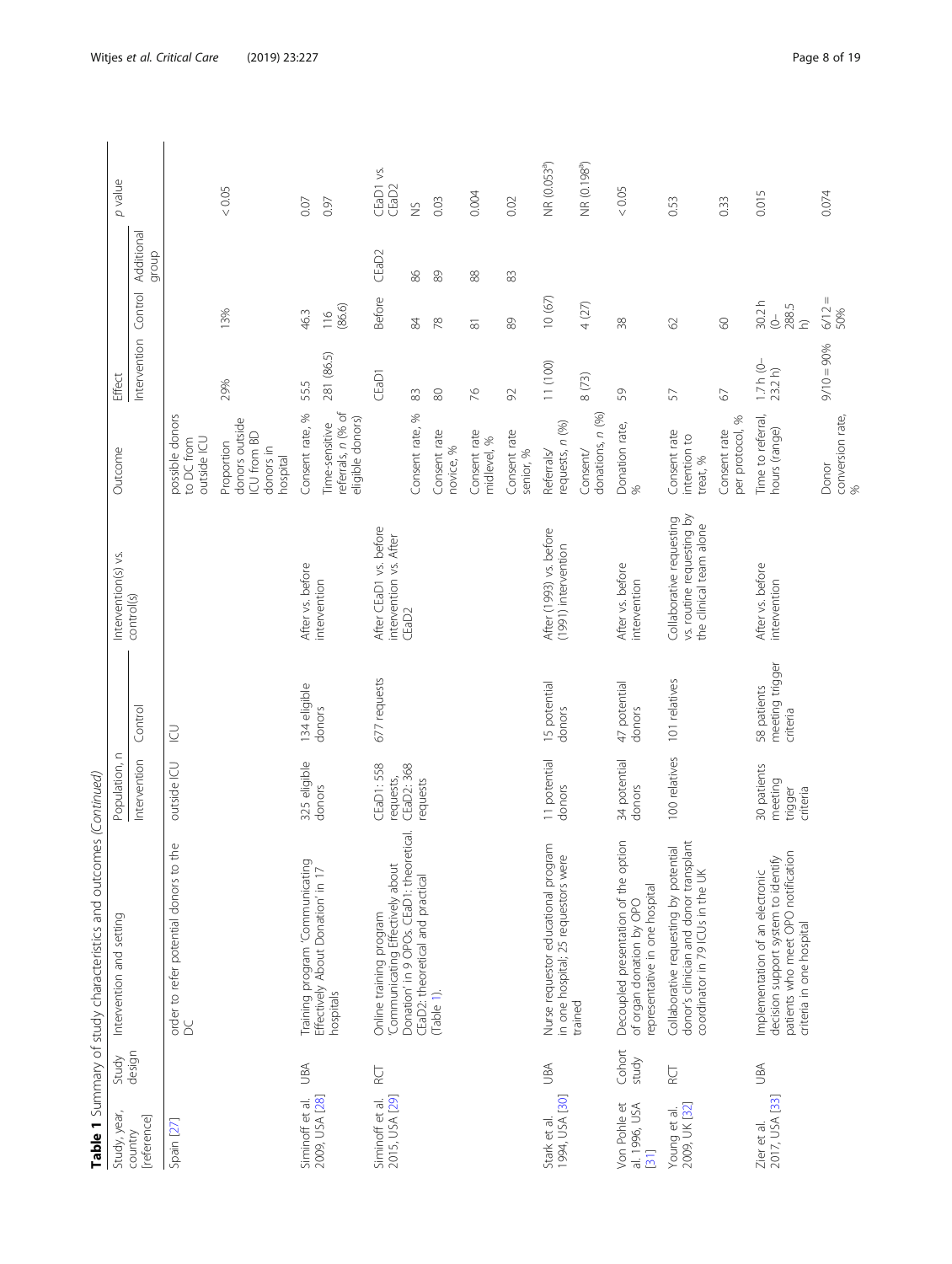| Study, year,           |        | Study Intervention and setting | Population, n        | Intervention(s) vs. | Outcome                                                            | Effect          |                                          | p value |
|------------------------|--------|--------------------------------|----------------------|---------------------|--------------------------------------------------------------------|-----------------|------------------------------------------|---------|
| [reference]<br>country | design |                                | Intervention Control | control(s)          |                                                                    |                 | Intervention Control Additional<br>diorb |         |
|                        |        |                                |                      |                     | Proportions of 70%<br>$occuring \leq 1 h$ ,<br>notifications<br>Š. |                 | 36%                                      | 0.003   |
|                        |        |                                |                      |                     | Median time to < 0.01 h<br>notification,<br>hours                  |                 | 3.5 h                                    | 0.001   |
|                        |        |                                |                      |                     | donors/critical<br>care death, %<br>Total organ                    | $1/24 =$<br>46% | $7/57 =$<br>0%                           | 0.002   |

Abbrevations: Kc / randomized controlled trial, ICU intensive care unt, U&A uncontrolled before-after study, OPO organ procurement organization, NS not significant, NK not reported, SNOU specialist nurse in organ<br>donation, donation, ED emergency department, OPA organ procurement agency, NRCT non-randomized controlled trial, TDP trained donation practitioner, DOSS donation specialist nurse, CBA controlled before-after study, IHC Abbreviations: RCT randomized controlled trial, ICU intensive care unit, UBA uncontrolled before-after study, OPO organ procurement organization, NS not significant, NR not reported, SNOD specialist nurse in organ in-hospital coordinator, CEaD communicating effectively about donation

 $^3p$  value was not reported in article, but was calculated based on the outcomes and number of participants given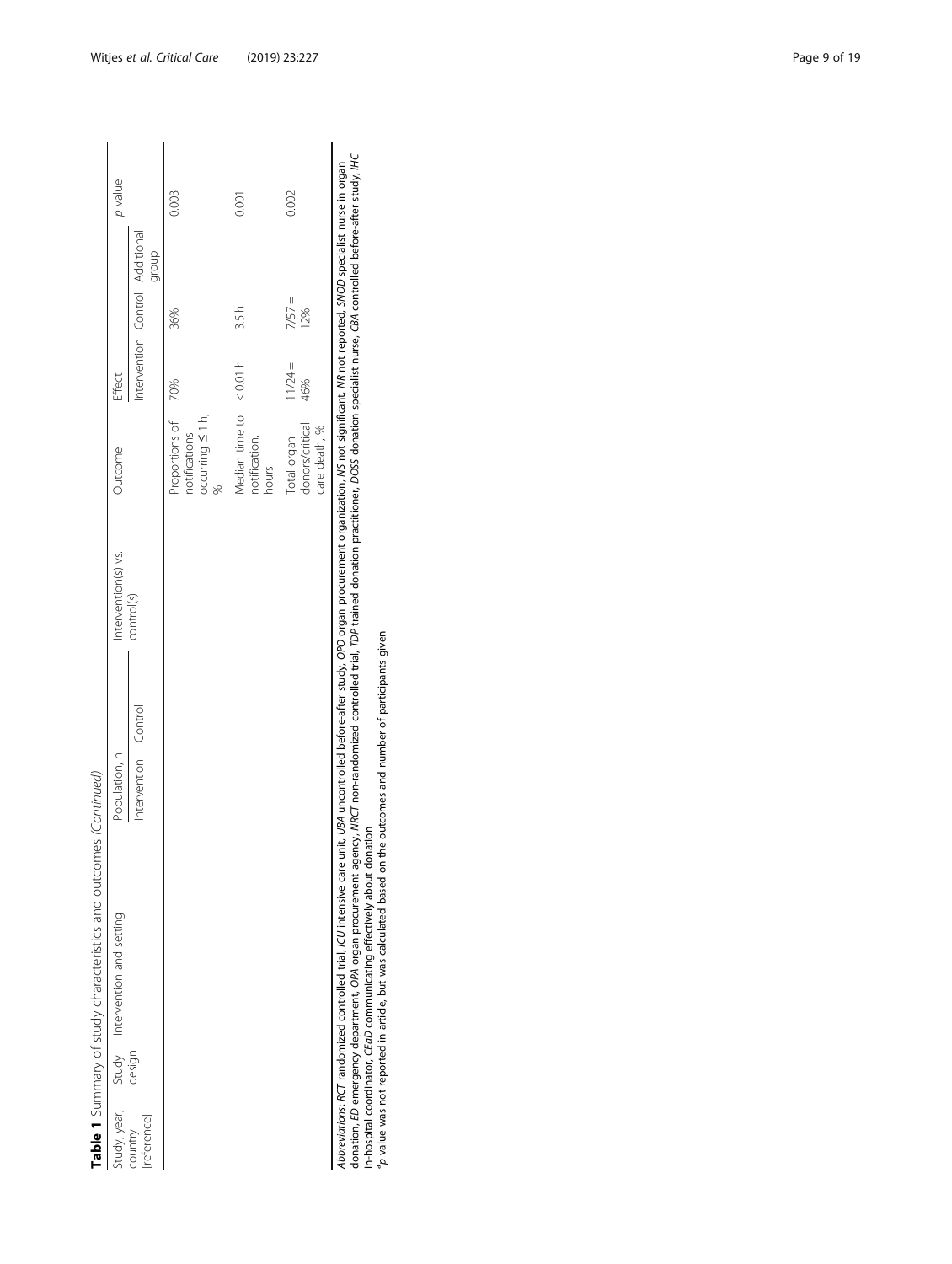<span id="page-9-0"></span>

|                       | Table 2 Overview of the interventions classified in three categories                 |                                                                                                                                                                                                                                                                                                                                                                           |                                                                                         |                             |           |                      |                        |
|-----------------------|--------------------------------------------------------------------------------------|---------------------------------------------------------------------------------------------------------------------------------------------------------------------------------------------------------------------------------------------------------------------------------------------------------------------------------------------------------------------------|-----------------------------------------------------------------------------------------|-----------------------------|-----------|----------------------|------------------------|
| Study [reference]     | Intervention                                                                         | Relevant actions                                                                                                                                                                                                                                                                                                                                                          | Key players                                                                             | Classification              |           |                      | Significant            |
|                       |                                                                                      |                                                                                                                                                                                                                                                                                                                                                                           |                                                                                         | Identification and referral | Education | Support of relatives | effects                |
| Adanir et al. [12]    | Psychological<br>for relatives<br>support                                            | 2 days with a psychologist if they<br>wanted to. At least 3 therapeutic<br>group attended interviews every<br>atives in the intervention<br>interviews were completed.<br>The rela                                                                                                                                                                                        | Psychologists                                                                           |                             | $\times$  |                      | Yes                    |
| Beasley et al. [13]   | Hospital adapted<br>interventions                                                    | of recommended practices, development<br>implementation strategy, introduction<br>Monitoring of organ donation,<br>of multidisciplinary team.                                                                                                                                                                                                                             | nurses, social workers<br>Physicians, residents,<br>and administrators<br>chaplains     | $\! \times$                 |           |                      | Yes                    |
| Beigee et al. [14]    | identification<br>Donor                                                              | day to ICUs, emergency departments,<br>coronary care unit, neurosurgery and<br>The procurement centers call every<br>supervisors of medical centers<br>and trauma centers.                                                                                                                                                                                                | procurement centers<br>Trained personnel<br>from organ                                  | $\boldsymbol{\times}$       |           |                      | $\widetilde{\Xi}$      |
| Bires [15]            | Training of<br>requestors                                                            | program was conducted by the OPO.<br>An 8-h designated requestor                                                                                                                                                                                                                                                                                                          | Requestors                                                                              |                             | $\times$  |                      | NR (no <sup>ª</sup> )  |
| Bleakley [16]         | identification<br>Donor                                                              | Implementation of a donor<br>identification scheme.                                                                                                                                                                                                                                                                                                                       | Staff members                                                                           | $\times$                    |           |                      | $\frac{\alpha}{2}$     |
| Feest et al. [17]     | identification<br>Donor                                                              | criteria of identification of potential<br>organ donors and enables transfer<br>of patients to ICU for ventilatory<br>support until organ retrieval<br>The protocol describes the<br>can be arranged.                                                                                                                                                                     | Physicians, transplant<br>team, representatives<br>medical wards, ICU<br>of nurses from | $\times$                    |           |                      | NR (yes <sup>a</sup> ) |
| Garside et al. [18]   | in organ donation<br>Specialist nurse<br>care pathway<br>collaborative<br>(SNOD) and | approach to the early identification<br>The role of the SNOD involves<br>and management of potential<br>close liaison with ICU and ED<br>multidisciplinary collaborative<br>A collaborative care<br>staff at all levels, ensuring a<br>pathway was introduced to<br>clinical triggers and<br>potential organ donors.<br>facilitate the referral of<br>donors.<br>identify | ICU and ED staff<br>SNODs and                                                           | $\times$                    | $\times$  |                      | Yes                    |
| Henderson et al. [19] | Training of<br>emergency<br>personnel                                                | The OPO educated the emergency<br>referral. The OPO also visits the<br>personnel on the process of<br>identifying potential donors,<br>and the need for early OPO<br>ED every 2 to 3 months<br>to reeducate the staff.                                                                                                                                                    | Emergency personnel                                                                     | $\times$                    | $\times$  |                      | Yes                    |
| Ismail et al. [20]    | Support by a CaD-trained<br>psychologist                                             | The Communication about<br>Donation Telephone Advice by                                                                                                                                                                                                                                                                                                                   | Requesters                                                                              |                             | $\times$  |                      | Yes                    |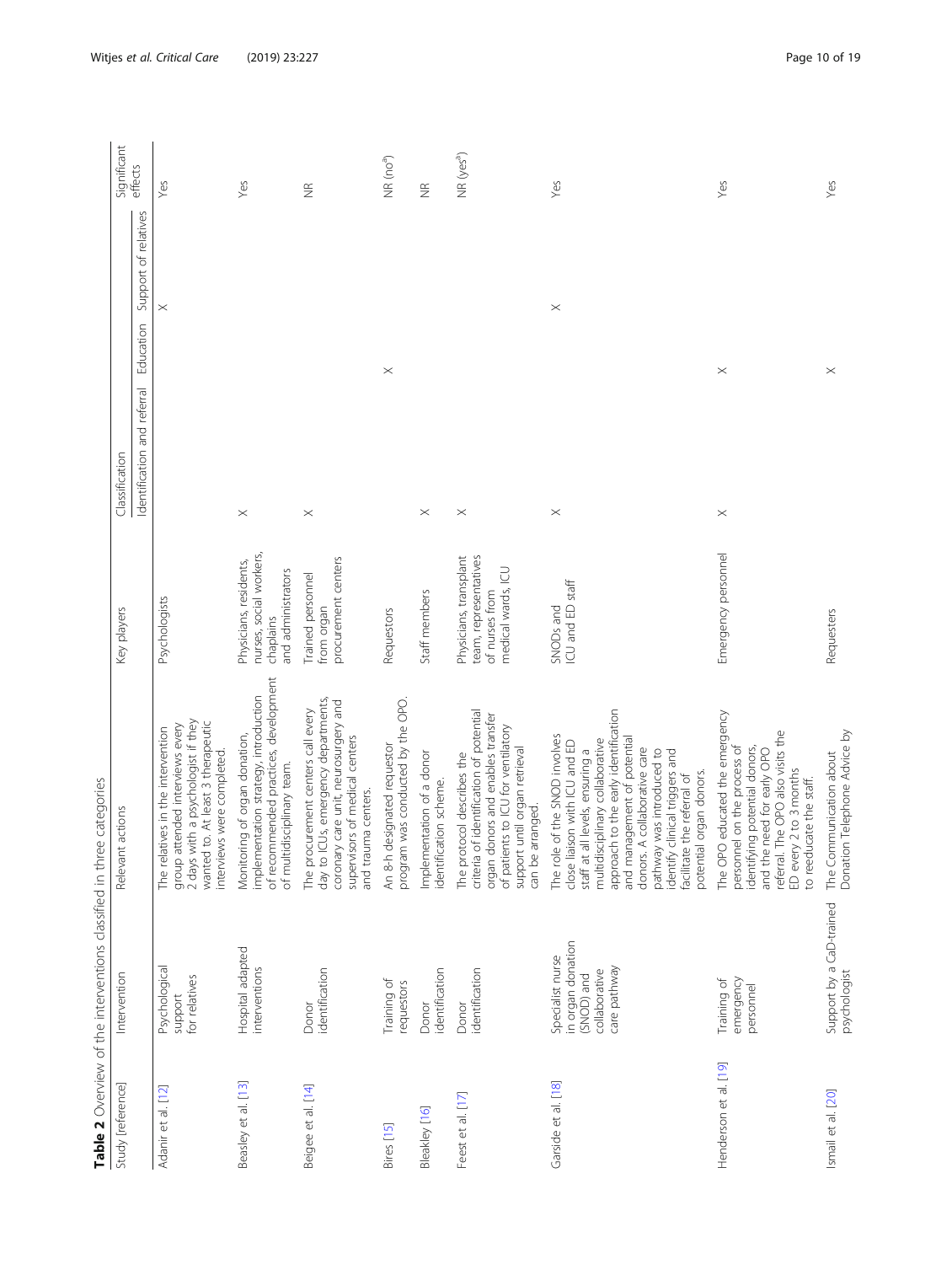|                       |                                             | Table 2 Overview of the interventions classified in three categories (Continued)                                                                                                                                                                                                                                                                                                          |                                                                                                                             |                             |           |                      |                        |
|-----------------------|---------------------------------------------|-------------------------------------------------------------------------------------------------------------------------------------------------------------------------------------------------------------------------------------------------------------------------------------------------------------------------------------------------------------------------------------------|-----------------------------------------------------------------------------------------------------------------------------|-----------------------------|-----------|----------------------|------------------------|
| Study [reference]     | Intervention                                | Relevant actions                                                                                                                                                                                                                                                                                                                                                                          | Key players                                                                                                                 | Classification              |           |                      | Significant<br>effects |
|                       |                                             |                                                                                                                                                                                                                                                                                                                                                                                           |                                                                                                                             | Identification and referral | Education | Support of relatives |                        |
|                       | for requesters                              | Psychologist (CaD-TAP) intervention<br>general practical advice on<br>intervention allows the requester<br>effective communication from<br>was developed. The CaD-TAP<br>a CaD-trained psychologist<br>shortly before the actual<br>donation request.<br>to get                                                                                                                           |                                                                                                                             |                             |           |                      |                        |
| Jansen et al. [21]    | Training of nurses                          | 'Communication about donation'.<br>Nurses completed the training<br>the donation decision process.<br>guide the relatives through<br>available, 24 h a day, and<br>practitioners are always<br>The trained donation                                                                                                                                                                       | Nurses                                                                                                                      |                             | $\times$  |                      | Yes                    |
| Krekula et al. [22]   | Training of nurses                          | responsibility for the follow-up with<br>standard routines concerning<br>The donation specialist nurse<br>care of the donors and with<br>the actual donation request,<br>local team with the medical<br>local physician. The DOSSes<br>(DOSS) on call supports the<br>primarily together with the<br>also promote adherence to<br>DR at their local hospitals.<br>organ donation and take | Nurses                                                                                                                      |                             | $\times$  |                      | Yes                    |
| Lenzi et al. [23]     | by trained professional<br>Donation request | informed consent from potential<br>donors' families were compared<br>physician (not trained)<br>OPO, In-hospital coordinator<br>Performances in obtaining<br>conducting the interviews:<br>according to the type of<br>healthcare professional<br>or ICU                                                                                                                                  | OPO, in-hospital<br>ICU physicians<br>coordinators,                                                                         |                             | $\times$  |                      | NR (yes <sup>a</sup> ) |
| Linyear et al. [24]   | Family communication<br>protocol            | organ donation in accordance with<br>A standard family communication<br>progress to brain death, optimal<br>ensure consistent identification<br>neurological insults who might<br>of all patients with devastating<br>best-demonstrated practices.<br>protocol was developed to<br>family communication and<br>support, and a request for                                                 | as hospital administrators,<br>LifeNet representatives<br>Nurses and physicians<br>from the ICUs, as well<br>chaplains, and | $\times$                    | $\times$  |                      | NR (noª)               |
| Manyalich et al. [25] | Training of                                 | Three educational initiatives were                                                                                                                                                                                                                                                                                                                                                        | Professionals in ICUs,                                                                                                      |                             | $\times$  |                      | Yes                    |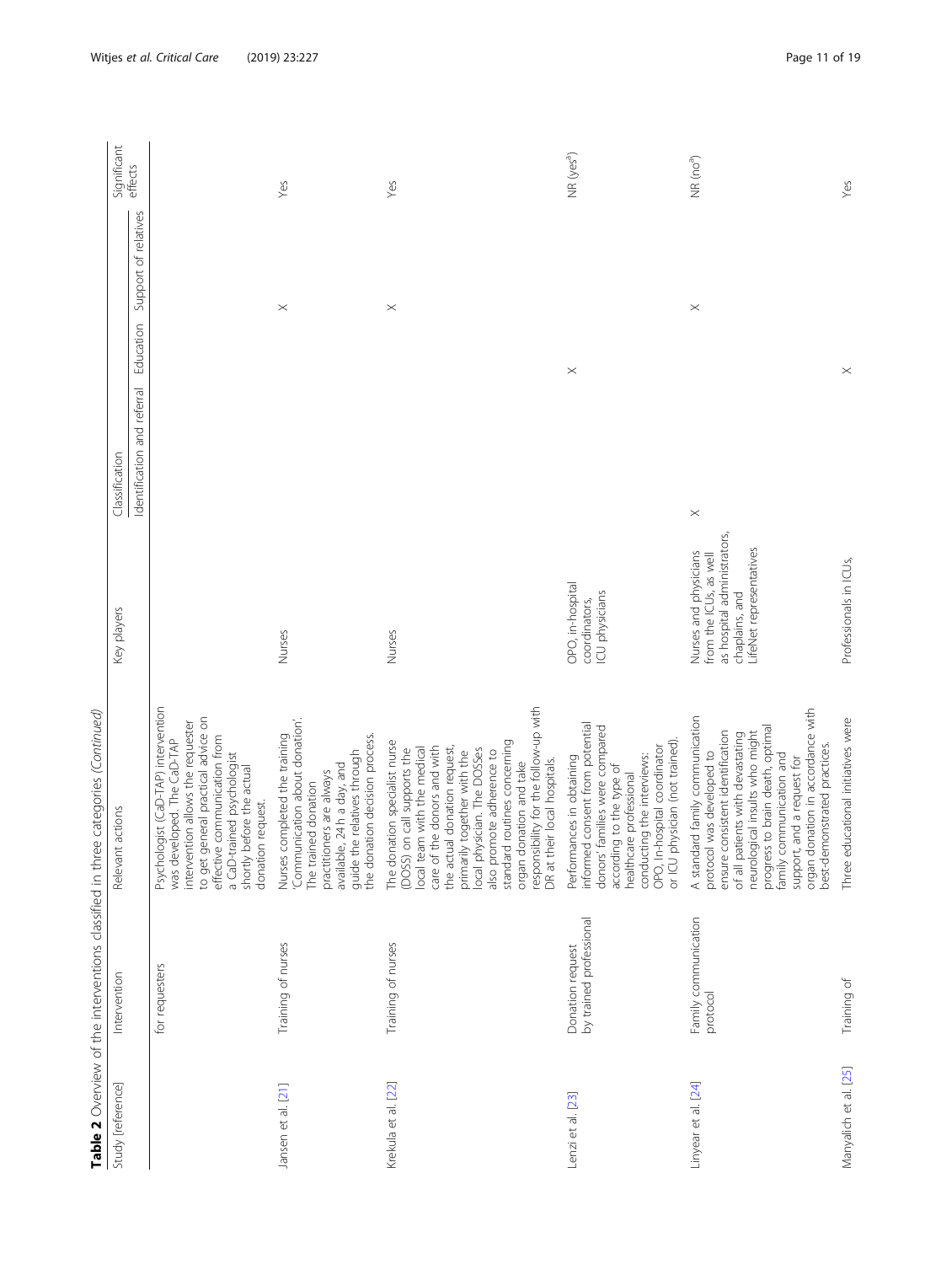| ۱<br>j<br>J<br>l                                                           |  |
|----------------------------------------------------------------------------|--|
| ۱                                                                          |  |
| ١<br>ł<br>֖֖֖֖֖֖֖֧ׅׅ֚֚֚֚֚֚֚֚֚֚֚֚֚֚֚֚֚֚֬֝֓֡֬֝֬֝֓֬֝֓֬<br>$\overline{ }$<br>i |  |
|                                                                            |  |
| İ<br>١<br>j                                                                |  |
| í                                                                          |  |
|                                                                            |  |
|                                                                            |  |
| I<br>I<br>÷                                                                |  |
| l<br>l<br>I                                                                |  |

|                         |                                                   | Table 2 Overview of the interventions classified in three categories (Continued)                                                                                                                                                                                                                                                                                                             |                                                                                                                  |                                          |                      |                   |
|-------------------------|---------------------------------------------------|----------------------------------------------------------------------------------------------------------------------------------------------------------------------------------------------------------------------------------------------------------------------------------------------------------------------------------------------------------------------------------------------|------------------------------------------------------------------------------------------------------------------|------------------------------------------|----------------------|-------------------|
| Study [reference]       | Intervention                                      | nt actions<br>Relevar                                                                                                                                                                                                                                                                                                                                                                        | Key players                                                                                                      | Classification                           |                      | Significant       |
|                         |                                                   |                                                                                                                                                                                                                                                                                                                                                                                              |                                                                                                                  | Education<br>Identification and referral | Support of relatives | effects           |
|                         | professionals<br>healthcare                       | designed and implemented: 1)<br>essentials in organ donation 2)<br>professional training for junior<br>transplant coordinators and 3)<br>platform and an e-learning<br>website, a private virtual<br>management. A public<br>organ donation quality<br>campus were used as<br>communication tools.                                                                                           | postoperative recovery,<br>emergency rooms, etc.<br>(in areas where organ<br>actively detected)<br>donors can be |                                          |                      |                   |
| Mulvania et al. [26]    | professionals<br>Training of<br>healthcare        | donation leaders. Also, 26 2-day<br>were provided to 45 Australian<br>donation conversation<br>A customized, self-sustaining<br>1-day pilot training sessions<br>workshops were held in 8<br>cities (646 participants).<br>training program. Two<br>family                                                                                                                                   | and emergency specialists<br>Professionals from the<br>Australian DonateLife<br>Network, ICU,                    | $\times$                                 |                      | $\widetilde{\Xi}$ |
| Sandiumenge et al. [27] | Donor identification<br>and referral              | to the DC all patients presenting<br>Ninety percent of the specialists<br>voluntarily included in a virtual<br>with GCS < 9 and who fulfilled<br>(WhatsApp@) in order to refer<br>messaging application<br>donors outside the ICU were<br>collaborative group using an<br>management of possible<br>playing a key role in the<br>any of the established<br>by consensus criteria.<br>instant | Professionals playing a<br>of possible donors<br>outside the ICU<br>key role in the<br>management                | $\times$                                 |                      | Yes               |
| Siminoff et al. [28]    | professionals<br>Training of<br>healthcare        | The training was divided into<br>a day-long interactive group<br>then individual skills-based<br>principal investigator and<br>workshop, taught by the<br>scenarios with feedback.<br>simulated donation                                                                                                                                                                                     | OPO staff members                                                                                                | $\times$                                 |                      | $\frac{0}{2}$     |
| Siminoff et al. [29]    | Online training<br>of healthcare<br>professionals | Two versions were developed: 1)<br>detailed the specific skills<br>needed to effectively initiate<br>difficulty embedded within<br>: requesters viewed<br>accompanying workbook<br>a web-based tutorial. An<br>scenarios of increasing<br>request, etc. 2) CEaD2:<br>a series of 4 donation<br>CEaD1:                                                                                        | Requesters                                                                                                       | $\boldsymbol{\times}$                    |                      | Yes               |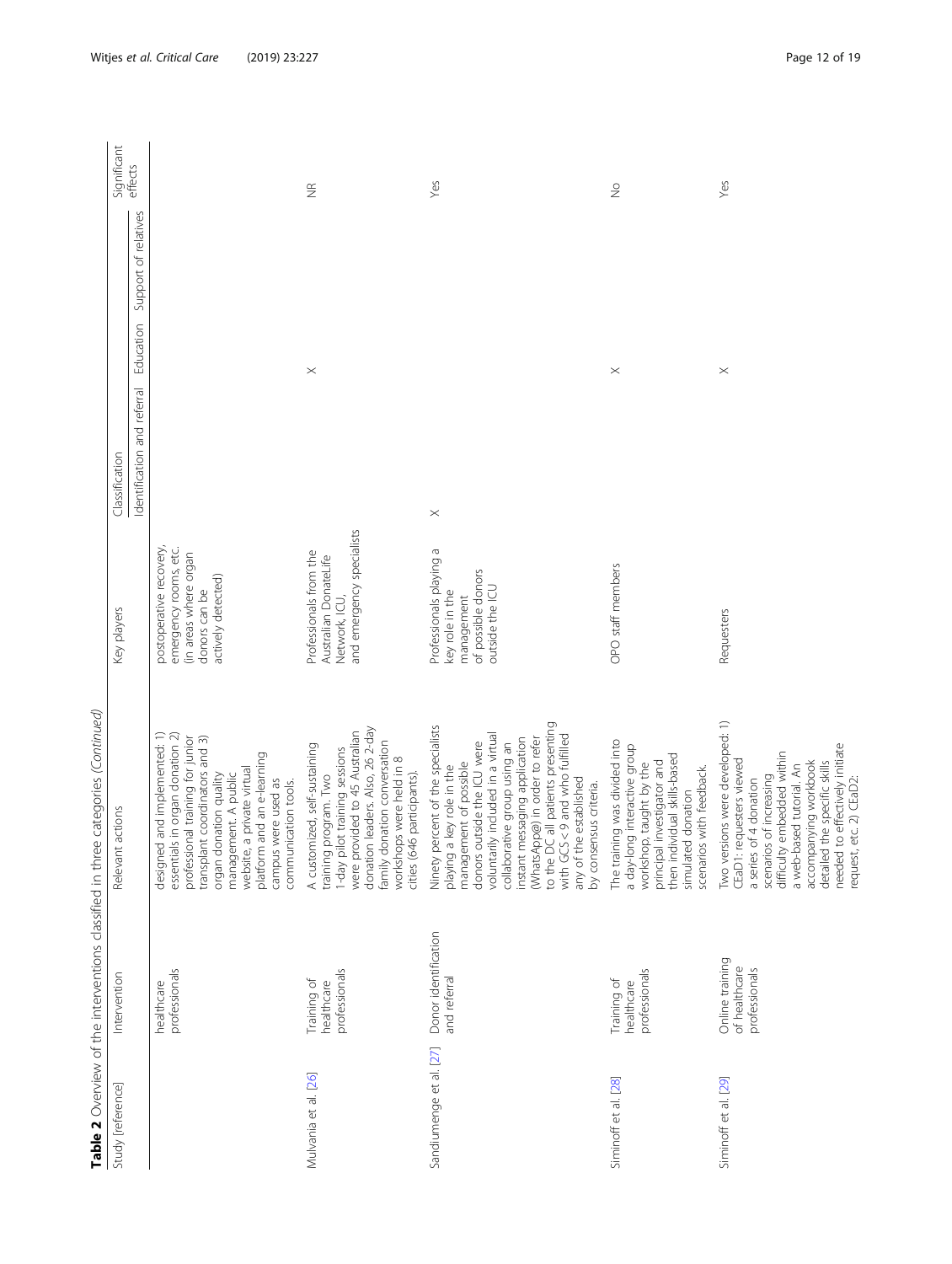|                   |                                              | Table 2 Overview of the interventions classified in three categories (Continued)                                                                                                                                                        |                                         |                             |                                   |                        |
|-------------------|----------------------------------------------|-----------------------------------------------------------------------------------------------------------------------------------------------------------------------------------------------------------------------------------------|-----------------------------------------|-----------------------------|-----------------------------------|------------------------|
| Study [reference] | Intervention                                 | Relevant actions                                                                                                                                                                                                                        | Key players                             | Classification              |                                   | Significant<br>effects |
|                   |                                              |                                                                                                                                                                                                                                         |                                         | Identification and referral | Support of relatives<br>Education |                        |
|                   |                                              | same training as CEaD1,<br>together with live practice<br>simulated family scenarios.<br>requesters received the<br>and feedback using                                                                                                  |                                         |                             |                                   |                        |
| Stark et al. [30] | nurse requestors<br>Training of              | The education program<br>was designed to encompass<br>four concepts: awareness,<br>recognition, offering the<br>option of donation<br>and bereavement.                                                                                  | Nurse requesters                        | $\times$<br>$\times$        |                                   | NR (noª)               |
| von Pohle [31]    | request by OPO<br>representative<br>Donation | Institution started working<br>amount of time is needed<br>with the family to explain<br>representatives from the<br>local OPO who uses<br>the process of donation.<br>They spend whatever<br>decoupling routinely.<br>with a dedicated | OPO representatives                     |                             | $\times$                          | Yes                    |
| Young et al. [32] | Collaborative<br>requesting                  | Collaborative requesting by<br>transplant coordinator.<br>clinician and donor                                                                                                                                                           | transplant coordinator<br>Clinician and |                             | $\times$                          | $\frac{1}{2}$          |
| Zier et al. [33]  | Donor identification                         | system was developed to identify<br>brain death. When the algorithm<br>An Electronic Decision Support<br>notification criteria impending<br>detects a patient who fulfills<br>patients who meet OPO                                     | <b>OPO</b>                              | $\times$                    |                                   | Yes                    |

is sent directly to the OPO. is sent directly to the OPO. system-generated email system-generated email notification criteria, a notification criteria, a

Abbreviations: ICU intensive care unit, WR not reported, OPO organ procurement organization, SNOD specialist nurse in organ donation, ED emergency department, DOSS donation specialist nurse, CEaD communicating<br>effectively Abbreviations: ICU intensive care unit, NR not reported, OPO organ procurement organization, SNOD specialist nurse in organ donation, ED emergency department, DOSS donation specialist nurse, CEaD communicating effectively about donation

 $^3$ p value was not reported in article, but was calculated based on the outcomes and number of participants given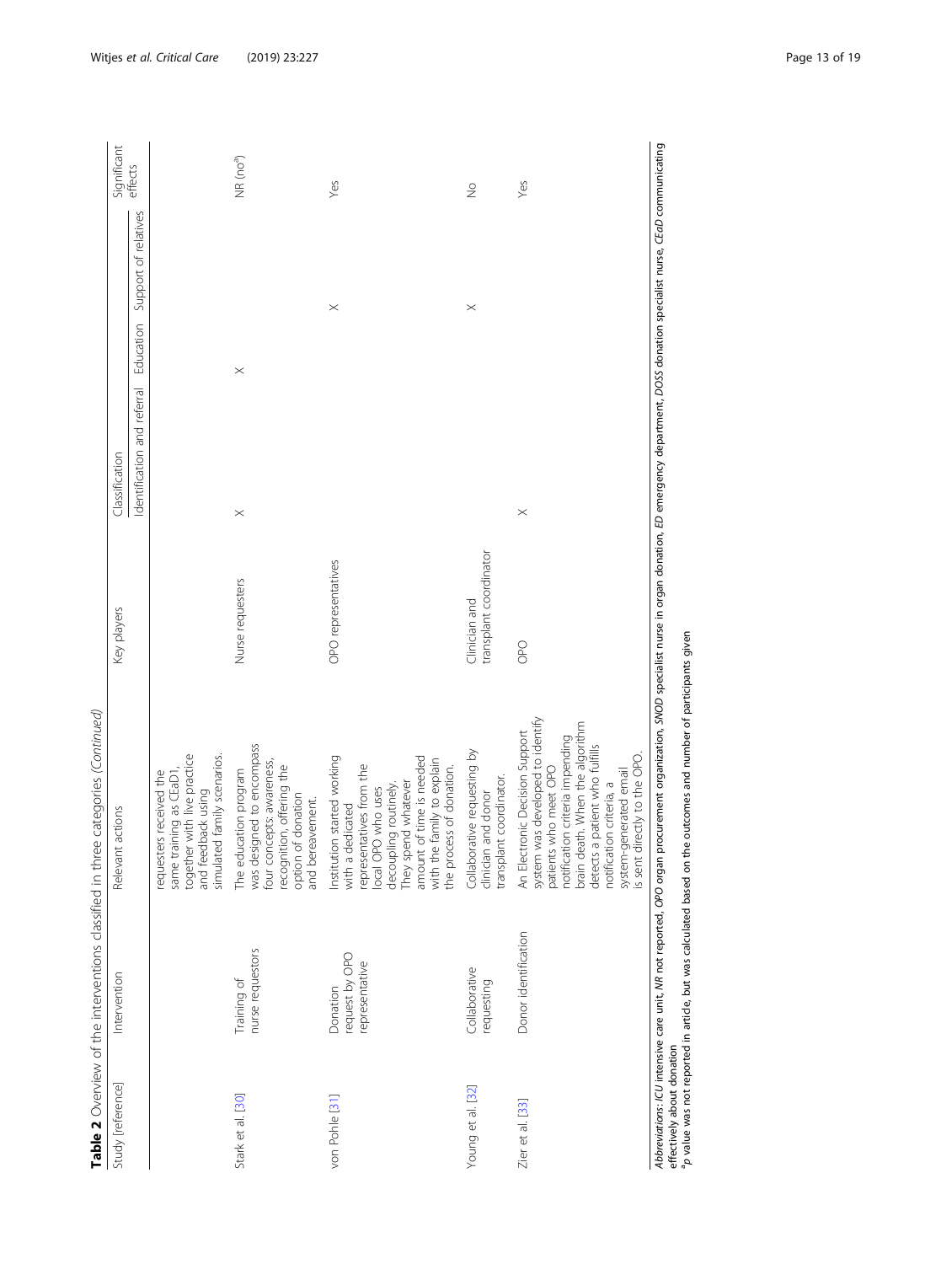

<span id="page-13-0"></span>

were used. Seventeen studies did not use a control group, which makes the criterion "intervention independent of other changes" for these studies at high risk. Two RCTs were performed [\[12](#page-17-0), [32\]](#page-17-0). One of these studies did not use a correct randomization method. They divided the groups by even and odd numbered beds [\[12](#page-17-0)]. In addition, most studies lacked adequate power or had selection bias leading to a high-risk score on the criterion "other risks of bias."

The studies found in this systematic review were not suitable for a meta-analysis due to heterogeneity in interventions and outcome, the different definitions used for "potential donor" [[34,](#page-17-0) [35](#page-17-0)], and different (legal) systems used in every country.

# Effects of the interventions

Table [2](#page-9-0) provides an overview of the interventions identified in the 22 articles, classified in 3 categories of interventions: identification and referral, education, and extra support of the relatives. Some interventions could be classified in more than one category.

# Identification and referral

Ten studies focused on the identification and referral of potential organ donors [[13,](#page-17-0) [14](#page-17-0), [16](#page-17-0)–[19](#page-17-0), [24,](#page-17-0) [27](#page-17-0), [30,](#page-17-0) [33](#page-17-0)]. Six out of ten studies focused on donor identification and referral [\[13,](#page-17-0) [14,](#page-17-0) [16](#page-17-0), [17](#page-17-0), [27,](#page-17-0) [33](#page-17-0)]. Two of these six studies showed statistically significant higher identification rates [\[13](#page-17-0), [33](#page-17-0)] after the intervention. In the study by Beasley et al. [\[13\]](#page-17-0), a multidisciplinary strategy was introduced in 50 hospitals which increased the donor identification from 90.5 to 97.0% ( $p = 0.001$ ) and the donation rate from 32.9 to 42.5% ( $p = 0.005$ ). In the study by Zier et al. [[33\]](#page-17-0), the donation rate increased from 12 to 46% by implementing an electronic decision support system to identify potential organ donors ( $p = 0.002$ ). The study by Sandiumenge et al. [[27\]](#page-17-0) used technology to refer

potential organ donors to the donation coordinator (DC). Ninety percent of the specialists playing key role in the management of possible donors outside the ICU were included in a WhatsApp group in order to refer to the DC. After the intervention, 62% of the possible donors outside the ICU were referred to the DC compared to 32% before the intervention ( $p < 0.05$ ). These referred donors after the intervention had a mean age of 72 years, and the main cause of death was hemorrhagic stroke (59%) followed by ischemic stroke (33%). Three of the six studies which focused solely on donor identification showed an increase in the number of referrals; however, it was not reported whether this was statistically significant  $[14, 16, 17]$  $[14, 16, 17]$  $[14, 16, 17]$  $[14, 16, 17]$  $[14, 16, 17]$  $[14, 16, 17]$ . The studies of Bleakly et al.  $[16]$  $[16]$  and Feest et al. [\[17](#page-17-0)] focused on donor identification by implementing an identification scheme describing the criteria of identification for personnel in the ED. In the study by Beigee et al. [\[14](#page-17-0)], procurement centers called the hospital departments every day to check if there were any potential donors. This resulted in an increase in the number of brain death cases that were transferred to the OPU from 125 to 188. The mean age of these 188 donors was 45 years. In most cases, the cause of brain death was a cerebrovascular accident (47%).

Four out of ten studies, focusing on identification and referral, also focused on education [[19,](#page-17-0) [30\]](#page-17-0) or support of relatives  $[18, 24]$  $[18, 24]$  $[18, 24]$  $[18, 24]$ . The study by Henderson et al.  $[19]$  $[19]$  $[19]$ showed that a training for emergency personnel on the process of identifying potential donors significantly increased the referral rate from 10 to 100% and the number of actual donors from 0 to 10  $(p = not reported)$ . A nurse requester education program led to an increased donation rate, however not statistically significant [\[30](#page-17-0)]. In the study by Garside et al. [[18\]](#page-17-0), an embedded specialist nurse in organ donation (SNOD) and a collaborative pathway was introduced to identify clinical triggers and facilitate the referral of potential organ donors. This led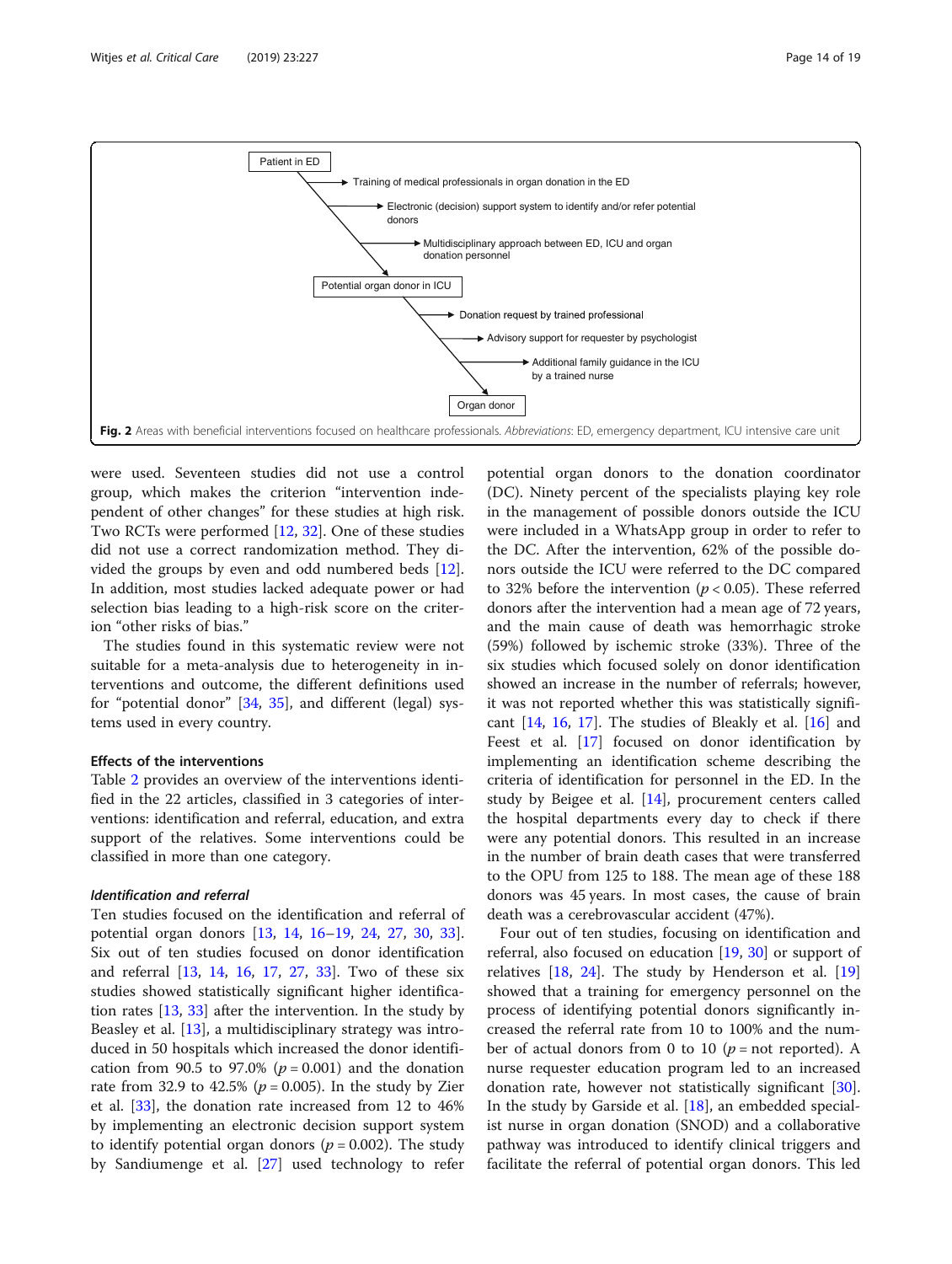to an increase in referral from the ED from 3 to 26 ( $p$  < 0.0001). It did, however, not lead to a significant increase in organ donors from the ED (0 to 2). The family communication protocol that was introduced in the study by Linyear et al. [[24](#page-17-0)], did not lead to an increased referral rate, but showed a non-significant increase in donation rate from 36 to 50% in 2 years after the introduction  $(p = 0.235)$ .

# Education of healthcare professionals

In total, nine studies focused on education of healthcare professionals [\[15,](#page-17-0) [19,](#page-17-0) [20](#page-17-0), [23,](#page-17-0) [25](#page-17-0), [26,](#page-17-0) [28](#page-17-0)–[30](#page-17-0)]. A cohort study by Ismail et al. [\[20\]](#page-17-0) showed that advisory support by a trained psychologist for requesters who are about to request for donation increased the family consent rate from 35 to 58% (< 0.001). A retrospective cohort study by Lenzi et al. [\[23](#page-17-0)] showed that when family conversations were done by an OPO representative or in-hospital coordinator, this led to significantly higher consent rates than when this was done by non-trained ICU physicians (respectively 64.5%, 53.7%, and 20.4%). In the study by Manyalich et al. [\[25\]](#page-17-0), an advanced training program was implemented in 220 hospitals in 16 countries, which was adapted to the country's needs. This training program consisted of three educational initiatives: essentials in organ donation, professional training for junior transplant coordinators, and organ donation quality management. Online communication tools were used to implement these initiatives. The results of this study showed an increase in the mean number of utilized donors identified from 15.7 to 20.0 ( $p = 0.014$ ) and the mean number of organs recovered from 49.7 to 59.3  $(p = 0.044)$ . Siminoff et al. [\[28\]](#page-17-0) designed a training program for OPO staff members consisting of a day-long interactive workshop and individual skills-based simulated donation scenarios with feedback. The training led to an increase in consent rate from 46.3% to 55.5% ( $p =$ 0.07). This study was followed by another study by Siminoff et al. [\[29\]](#page-17-0), where two online versions of the training program were developed. Overall, this did not lead to an increase in consent rate (84% before intervention, 83% after intervention).

# Additional support of relatives

Seven studies focused on additional support of relatives [[12,](#page-17-0) [18](#page-17-0), [21](#page-17-0), [22,](#page-17-0) [24](#page-17-0), [31](#page-17-0), [32\]](#page-17-0). Six out of seven studies showed a statistically significant increase in the main outcome measure after the intervention. In the study by Adanir et al. [[12\]](#page-17-0), psychologists performed therapeutic sessions with the relatives of ICU patients. Although the relatives were not relatives of potential organ donors, the percentage of people that would consent to donation, if they had to decide, was higher in the intervention group (75%) than the control group (32%) with  $p <$ 

0.0001. In the study by Jansen et al. [[21\]](#page-17-0), nurses were trained who were available 24 h a day to guide the relatives of potential donors. A significantly higher consent rate was seen in the intervention hospital with the trained nurses (57.6%), than in the two control hospitals (34.6% and 39.4%). The mean age of the potential donors in the intervention group was 63 years. The study by Krekula et al. [\[22\]](#page-17-0) also showed an increase in donation rate when working with trained nurses (called "donation specialist nurse" (DOSS)), first in a DOSS local project and later in a DOSS county-based service (Table [1](#page-3-0) shows the outcomes of the DOSS service). In the ACRE trial [[32\]](#page-17-0), it was shown that collaborative requesting by a clinician and donor transplant coordinator did not increase the consent rate when compared to requesting by the clinical team alone (57% vs. 62%,  $p = 0.53$ ).

In Fig. [2,](#page-13-0) the beneficial interventions are summarized and visually displayed per area.

# **Discussion**

This systematic review provides an overview of interventions aimed at healthcare professionals in order to increase the number of organ donors. Interventions, with statistically significant effects, were found in all three categories: identification and referral, education, and extra support of relatives, where some interventions focused on two categories. However, the results we found were based on studies with a relatively low methodological quality. Also, many of the included studies were with insufficient power. The lack of high-quality studies seems typical for the research area and for research that is being developed and implemented in practice.

We found that implementation of a collaborative approach between the ICU and other departments, such as the department of neurology, ED, and neurosurgery ("collaborative care pathway") to identify triggers, facilitates identification and referral of potential organ donors [[16,](#page-17-0) [18,](#page-17-0) [24\]](#page-17-0). Implementing such a collaborative care pathway creates the possibility to make organ donation part of end-of-life care, also outside the ICU. Recently, more literature, including studies that were not included in this systematic review, has been published on this topic [[5,](#page-16-0) [6,](#page-16-0) [36](#page-17-0)–[39\]](#page-17-0). A recent paper by Martinez-Soba et al. described their experience with an Intensive Care to facilitate Organ Donation (ICOD) protocol [[38\]](#page-17-0). They retrospectively reviewed patients with a devastating brain injury whose families were approached to discuss the possibility of ICOD. This also included patients in which the decision was made not to intubate (50% of the cases). The results showed that ICOD was well accepted by families and ICOD contributed to 33% of the actual donors. Another recent paper by Witjes et al. describes their experience with the implementation of a multidisciplinary approach in the ED. They describe that organ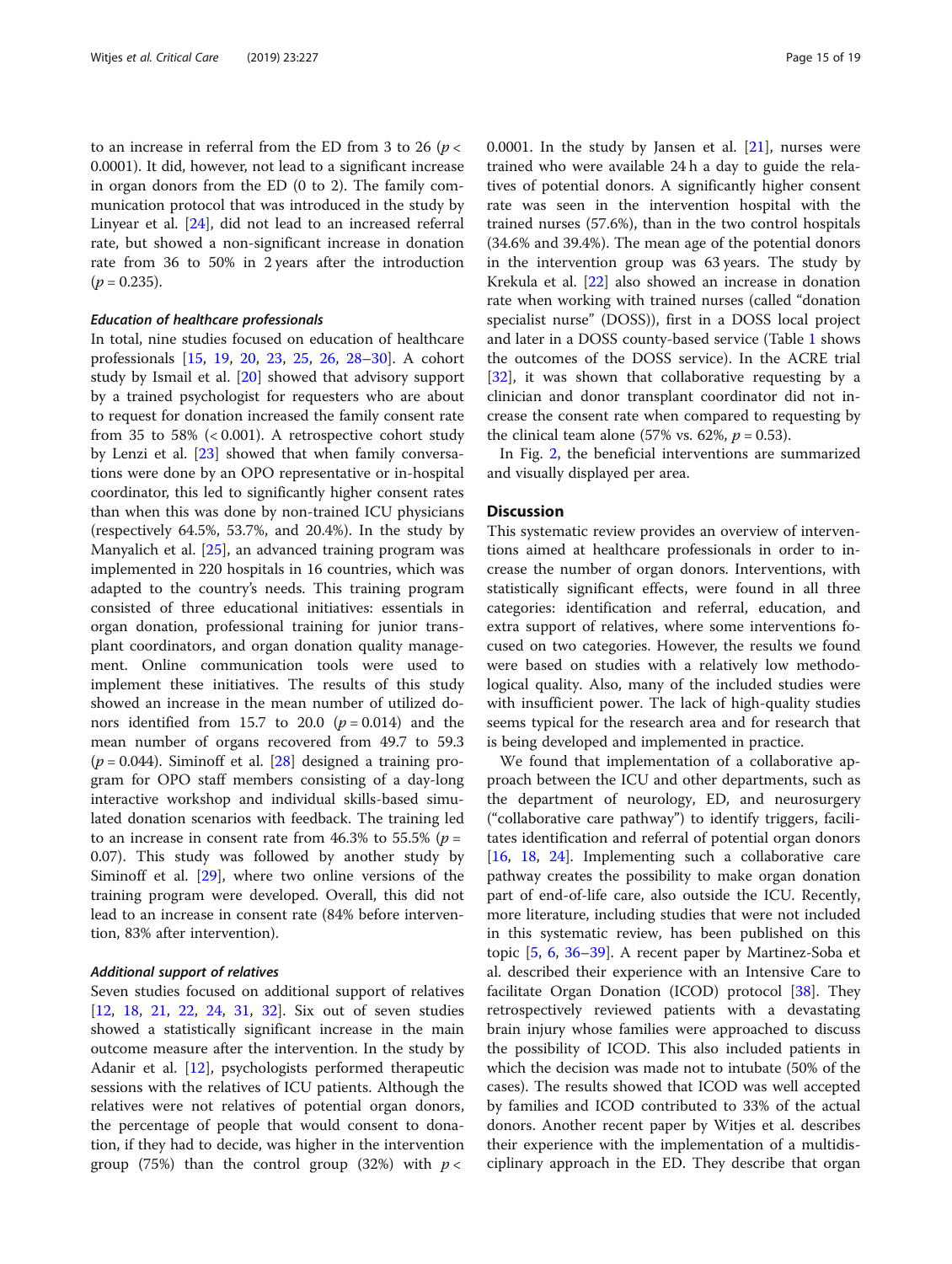donors from the ED with a fatal brain injury are an important portion (29%) of the total pool of organ donors. Although such an intervention is not straightforward to implement due to its multidisciplinary approach, it could lead to improved donation awareness and better donor identification in the ED.

In some studies, a large number of referrals did not lead to effected organ donors. For instance, in the study by Bleakley et al. [[16](#page-17-0)], it was shown that an increase in referrals to the on-call donor transplant coordinator from 4 to 121 referrals led to an increase in organ donors from 0 to 9. This means that per organ donor, 13 referrals to the OPO were needed (donation rate of 7.4%). A difficulty in analyzing such data is that not each referred patient was actually a potential organ donor and that there are international differences between the definition of a potential organ donor [[34](#page-17-0), [35](#page-17-0)].

With regard to the organ donation request, most studies showed that the professional requesting donation should be trained, although not all studies showed a significant effect, mostly due to low sample size [[15,](#page-17-0) [28](#page-17-0), [30\]](#page-17-0). The person who is requesting for donation also differs per country. For example, in the USA, the OPO (who is also involved in the transplant side) is requesting for donation, and in the UK, it is the SNOD who is requesting for donation (and is not involved in the transplant side). In many countries, the requester is part of the treating team and is mostly an ICU physician.

Much research has been published on factors in the donation process that influence consent rates [\[40](#page-17-0)–[48\]](#page-17-0). This research also showed that the skills of the requester influence the consent rate, just as the information discussed during the request, understanding of brain death, timing of the request, setting in which request is made, characteristics of the requester, the family 's satisfaction level with the medical attention, et cetera. All this information was used to develop various educational programs for healthcare professionals involved in donation practices, some of them shown in our review. In addition, in a large nationwide study including 1322 organ donation requests, it was recently shown that when the requesting physician contacted the OPO before the organ donation request and discussed the case, this led to a higher consent rate [\[48](#page-17-0)]. This was presumably because the contact between requesting physician led to more clarity in the conversations with the family as the requesting physician could provide more specific information regarding (suitability for) donation and approximation of the time span of logistics surrounding organ donation.

With regard to family guidance, we found that additional support of relatives by healthcare professionals increased the consent and donation rates. The healthcare professionals were mostly nurses who were trained in organ donation in order to support the relatives of potential organ donors in their decision-making process.

On the other hand, collaborative requesting by clinician and donor transplant coordinator did not increase consent rate [\[32](#page-17-0)].

# Limitations

Our systematic review has several limitations. First, the studies included in our review are mostly uncontrolled before-after studies which tend to overestimate the effect. On the other hand, these study designs are more feasible in practice than randomized controlled trials, since blinding and concealment of allocation are often not achievable in this area. Second, we did not include articles that reported effects of combined interventions as the effect per individual intervention could not be distinguished, making it harder to implement such an intervention in the daily practice. An earlier review [[49](#page-17-0)] (with articles until 2010) on interventions aimed at healthcare professionals, did evaluate these donor programs with combined interventions and found that the evidence of the 15 included articles was weak due to methodological flaws, as a vague definition of the intervention, lack of explanations on the study design, and unjustified sample size. Third, we only included full-text articles available in English, which may have increased the risk of publication bias. Fourth, many of the included articles dated back to > 20 years ago. This could make their data less applicable to the current practice.

The paucity of data in peer-reviewed journals does not mean that there is no evidence for successful initiatives to increase the number of organ donors. Although not the focus of our review, there have been successful donor programs (with combined best practices) that have improved and sustained organ donation [[50](#page-17-0), [51](#page-17-0)]. The focus on potential organ donors outside the ICU, e.g., ED, could be an area where a collaborative effort between the ICUs and ED can increase the number of organ donors and more data is needed from successful collaborative efforts [\[6,](#page-16-0) [37](#page-17-0)–[39](#page-17-0)]. Besides scientific evidence, other (policy) documents exist on interventions that could increase the number of potential organ donors [[52](#page-18-0)]. However, much of these data are not published in peer-reviewed journals, which makes them more difficult to assess and compare to scientific standards. We would like to make a call to action to research, audit, and evaluate initiatives to improve organ donation practices, and to publish these results in scientific papers.

# Recommendations and future research

Based on our extensive literature search, the following recommendations can be made.

With regard to the identification and referral of potential organ donors in the ED, we recommend that hospitals develop a process that ensures that all potential organ donors are identified. Most hospitals will already have such a systematic approach for patients in the ICU.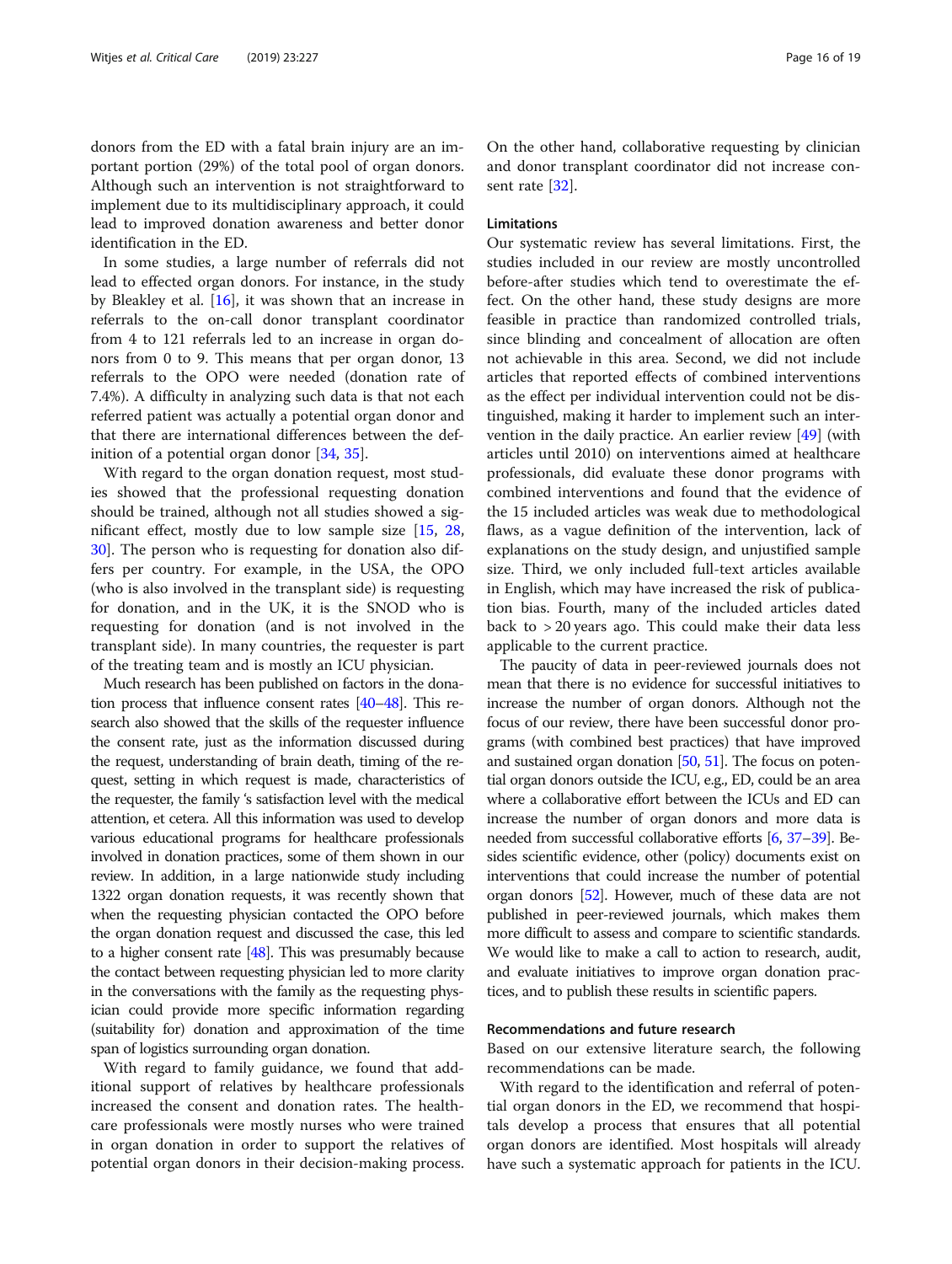<span id="page-16-0"></span>However, such a systematic approach is mostly lacking for potential organ donors outside the ICU, e.g., the emergency department. Successful approaches focusing on this area included a close collaboration between the organ procurement staff, the ICU and departments involved outside the ICU such as the emergency department, the department of neurology, neurosurgery and traumatology. In addition, educating medical professionals outside the ICU in organ donation is paramount in such an approach. Important questions in such a collaborative approach are "who should make the organ donation request?" "where should the organ donation request be made (ED or ICU)?" "what logistical arrangements are required (and should be arranged beforehand) to admit potential donors to the ICU?"

Concerning the consent rate, it is important that the professional who is requesting for donation should be trained in communicating organ donation. In addition, ICU nurses could play an important role in guiding the family during and after the consent process.

It is known that clear communication and information about the donation process are crucial for the family. The role that ICU nurses or other professionals could play in family guidance needs further research as the scientific evidence is limited. Future research could also focus on technology that could be used to (automatically) identify and refer potential organ donors Although randomized controlled trials are difficult to perform in this area, it is important that future research studying new interventions also include control groups. Ideally, a control group is compared to an intervention group in the same time period and prospectively measured.

# Conclusions

In conclusion, this systematic review describes interventions that lead to higher numbers of organ donors. The main finding is that collaborative care pathways, in which donor identification criteria are identified, training of healthcare professionals (also in the ED) and additional focus on support of relatives of potential donors, could be promising interventions to increase the number of organ donors. The paucity of data in peer-reviewed journals asks for a call to action to publish the results of initiatives to improve organ donation.

# Additional files

[Additional file 1:](https://doi.org/10.1186/s13054-019-2509-3) Search strategy for each database. This additional file shows the search strategies that were used in the different databases. (DOC 42 kb)

[Additional file 2:](https://doi.org/10.1186/s13054-019-2509-3) Data extraction form. This extraction form was used to extract the data from the included articles. (DOC 246 kb)

[Additional file 3:](https://doi.org/10.1186/s13054-019-2509-3) Quality assessment of the included studies according to suggested risk of bias criteria for Effective Practice and Organisation of Care (EPOC) reviews [[11\]](#page-17-0). This additional file shows the quality assessment of the included studies. (DOCX 16 kb)

## Abbreviations

CBA: Controlled before-after study; DC: Donation coordinator; DCD: Donation after circulatory death; DOSS: Donation specialist nurse; ED: Emergency department; EPOC: Effective Practice and Organisation of Care; ICOD: Intensive Care to facilitate Organ Donation; ICU: Intensive care unit; NRCT: Nonrandomized controlled trial; OPO: Organ procurement organization; PMP: Per million population; RCT: Randomized Controlled Trial; SNOD: Specialist nurse in organ donation; UBA: Uncontrolled before-after study

#### Acknowledgements

We gratefully thank Elmie Peters from Radboud University library for her help with building the search strategies in the five databases.

### Authors' contributions

MW, NEJ, JGH, and WFA conceived the study design and authored the study protocol. MW developed and performed literature searches. MW and NEJ screened references, extracted the data, and performed the quality assessments. MW wrote the manuscript and all authors contributed with revisions and gave approval to the final version of the manuscript.

#### Funding

This study was not funded.

#### Availability of data and materials

The datasets used and/or analyzed during the current study are available from the corresponding author on reasonable request.

#### Ethics approval and consent to participate

Not applicable

#### Consent for publication

Not applicable

## Competing interests

The authors declare that they have no competing interests.

#### Author details

<sup>1</sup>Department of Intensive Care Medicine, Radboud Institute for Health Sciences, Radboud University Medical Center, P.O. Box 9101, Internal post 710, 6500 HB Nijmegen, The Netherlands. <sup>2</sup>Dutch Transplant Foundation Leiden, The Netherlands.

# Received: 6 February 2019 Accepted: 6 June 2019 Published online: 20 June 2019

#### References

- 1. Newsletter Transplant 2017 of Organización Nacional de Trasplantes. [http://](http://www.ont.es/publicaciones/Documents/NewsleTTER%202018%20final%20CE.pdf) [www.ont.es/publicaciones/Documents/NewsleTTER%202018%20final%20CE.](http://www.ont.es/publicaciones/Documents/NewsleTTER%202018%20final%20CE.pdf) [pdf](http://www.ont.es/publicaciones/Documents/NewsleTTER%202018%20final%20CE.pdf). Accessed 24 Jan 2019.
- 2. Shepherd L, O'Carroll RE, Ferguson E. An international comparison of deceased and living organ donation/transplant rates in opt-in and opt-out systems: a panel study. BMC Med. 2014;12:131.
- 3. Feeley TH, Kruegler J. Promoting organ donation through challenge campaigns. Prog Transplant. 2015;25(2):176–81.
- 4. Rusinova K, Cerny V, Kukal J, Pokorna E. Expanding the DCD donor pool: prediction of time to death after removal of life-sustaining treatments. Intensive Care Med. 2015;41(9):1719–20.
- 5. Dominguez-Gil B, Murphy P, Procaccio F. Ten changes that could improve organ donation in the intensive care unit. Intensive Care Med. 2016;42(2):264–7.
- 6. Witjes M, Kotsopoulos A, Herold IHF, Otterspoor L, Simons KS, van Vliet J, et al. The influence of end-of-life care on organ donor potential. Am J Transplant. 2017;17(7):1922–7.
- 7. Le Conte P, Riochet D, Labastire L, Auneau JC, Legeard E, Van Tricht M, et al. Identification of potential organ donors of advanced age in EDs. Am J Emerg Med. 2012;30(1):170–3.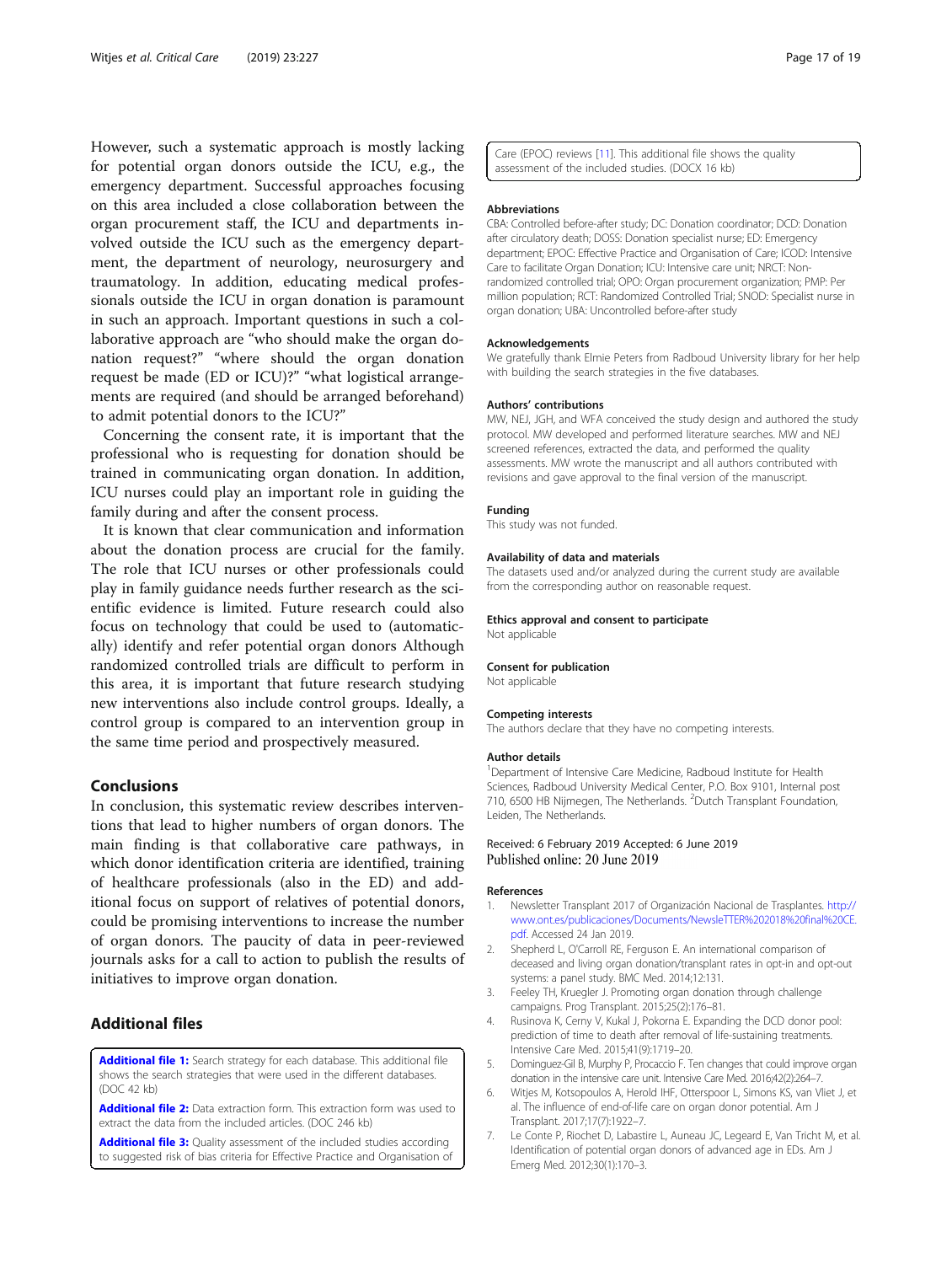- <span id="page-17-0"></span>8. Traino HM, Alolod GP, Shafer T, Siminoff LA. Interim results of a national test of the rapid assessment of hospital procurement barriers in donation (RAPiD). Am J Transplant. 2012;12(11):3094–103.
- 9. Witjes M, Kotsopoulos AMM, Otterspoor L, Herold IHF, Simons KS, Woittiez K, et al. The implementation of a multidisciplinary approach for potential organ donors in the emergency department. Transplantation. 2019. [https://](https://doi.org/10.1097/TP.0000000000002701) [doi.org/10.1097/TP.0000000000002701.](https://doi.org/10.1097/TP.0000000000002701)
- 10. Prospero. International prospective register of systematic reviews. [http://www.crd.york.](http://www.crd.york.ac.uk/PROSPERO/display_record.php?ID=CRD42018068185) [ac.uk/PROSPERO/display\\_record.php?ID=CRD42018068185](http://www.crd.york.ac.uk/PROSPERO/display_record.php?ID=CRD42018068185). Accessed 14 Aug 2018.
- 11. Higgins JPT, Green S (editors). Cochrane Handbook for Systematic Reviews of Interventions Version 5.1.0 [updated March 2011]. The Cochrane Collaboration, 2011. Available from [www.handbook.cochrane.org](https://www.handbook.cochrane.org).
- 12. Adanir T, Erdogan I, Hunerli G, Unveren G, Dasci H, Cetin HY, et al. The effect of psychological support for the relatives of intensive care unit patients on cadaveric organ donation rate. Transplant Proc. 2014;46(10):3249–52.
- 13. Beasley CL, Capossela CL, Brigham LE, Gunderson S, Weber P, Gortmaker SL. The impact of a comprehensive, hospital-focused intervention to increase organ donation. J Transpl Coord. 1997;7(1):6–13.
- 14. Beigee FS, Mohsenzadeh M, Shahryari S, Mojtabaee M. Role of more active identification of brain-dead cases in increasing organ donation. Exp Clin Transplant. 2017;15:60–2.
- 15. Bires MH. Comparison of consent rates between hospital-based designated requestors and organ procurement coordinators. J Transpl Coord. 1999;9(3): 177–80.
- 16. Bleakley G. Implementing minimum notification criteria for organ donation in an acute hospital's critical care units. Nurs Crit Care. 2010;15(4):185–91.
- 17. Feest TG, Riad HN, Collins CH, Golby MGS, Nicholls AJ, Hamad SN. Protocol for increasing organ donation after cerebrovascular deaths in a district general hospital. Lancet. 1990;335(8698):1133–5.
- 18. Garside J, Garside M, Fletcher S, Finlayson B. Utilisation of an embedded specialist nurse and collaborative care pathway increases potential organ donor referrals in the emergency department. Emerg Med J. 2012;29(3):228-32.
- 19. Henderson SO, Chao JL, Green D, Leinen R, Mallon WK. Organ procurement in an urban level I emergency department. Ann Emerg Med. 1998;31(4): 466–70.
- 20. Ismail SY, Kums E, Mahmood SK, Hoitsma AJ, Jansen NE. Increasing consent and assent rate for organ and tissue donation: communication about donation-telephone advice by psychologist. Transplant Proc. 2018;50(10): 3017–24.
- 21. Jansen NE, Van Leiden HA, Haase-Kromwijk BJJM, Van Der Meer NJM, Kruijff EV, Van Der Lely N, et al. Appointing 'trained donation practitioners' results in a higher family consent rate in the Netherlands: a multicenter study. Transpl Int. 2011;24(12):1189–97.
- 22. Gyllstrom Krekula L, Malenicka S, Nydahl A, Tibell A. From hesitation to appreciation: the transformation of a single, local donation-nurse project into an established organ-donation service. Clin Transpl. 2015; 29(3):185–96.
- 23. Lenzi JA, Sarlo R, Assis A, Ponte M, Paura P, Araujo C, et al. Family informed consent to organ donation-who performs better: organ procurement organizations, in-hospital coordinators, or intensive care unit professionals? Transplant Proc. 2014;46(6):1672–3.
- 24. Linyear AS, Tartaglia A. Family communication coordination: a program to increase organ donation. J Transpl Coord. 1999;9(3):165–74.
- 25. Manyalich M, Guasch X, Paez G, Valero R, Istrate M. ETPOD (European Training Program on Organ Donation): a successful training program to improve organ donation. Transpl Int. 2013;26(4):373–84.
- 26. Mulvania P, Mehakovic E, Wise C, Cass Y, Daly TA, Nathan HM. Successful international collaboration improves family donation conversations resulting in increased organ donation. Transplant Proc. 2014;46(6):2058–65.
- 27. Sandiumenge A, Ramirez-Estrada S, Mazo C, Rubiera M, Boned S, Dominguez-Gil B, et al. Donor referral from outside the intensive care unit: A multidisciplinary cooperation model using communication apps and redefining refereal criteria. Med Intensiva. 2018. [https://doi.org/10.1016/j.](https://doi.org/10.1016/j.medin.2018.08.009) [medin.2018.08.009](https://doi.org/10.1016/j.medin.2018.08.009). [Epub ahead of print].
- 28. Siminoff LA, Marshall HM, Dumenci L, Bowen G, Swaminathan A, Gordon N. Communicating effectively about donation: an educational intervention to increase consent to donation. Prog Transplant. 2009;19(1):35–43.
- 29. Siminoff LA, Traino HM, Genderson MW. Communicating Effectively about Organ Donation: A Randomized Trial of a Behavioral Communication

Intervention to Improve Discussions about Donation. Transplant Direct. 2015;1(2):e5.

- 30. Stark J, Wikoren B, Martone L. Partners in organ donation: piloting a successful nurse requestor program. Crit Care Nurs Clin North Am. 1994;6(3): 591–8.
- 31. von Pohle WR. Obtaining organ donation: who should ask? Organ procurement organization representative. Heart Lung. 1996;25(4): 304–9.
- 32. Young D, Danbury C, Barber V, Collett D, Jenkins B, Morgan K, et al. Effect of "collaborative requesting" on consent rate for organ donation: randomised controlled trial (ACRE trial). BMJ (Online). 2009;339(7726):899–901.
- 33. Zier JL, Spaulding AB, Finch M, Verschaetse T, Tarrago R. Improved Time to Notification of Impending Brain Death and Increased Organ Donation using an Electronic Clinical Decision Support System. Am J Transplant. 2017;17(8): 2186-91.
- 34. Jansen NE, de Groot YJ, van Leiden HA, Haase-Kromwijk BJ, Kompanje EJ, Hoitsma AJ. Imprecise definitions of starting points in retrospectively reviewing potential organ donors causes confusion: call for a reproducible method like 'imminent brain death'. Transpl Int. 2012;25(8):830–7.
- 35. Kompanje EJ, Jansen NE, de Groot YJ. 'In plain language': uniform criteria for organ donor recognition. Intensive Care Med. 2013;39(8):1492–4.
- 36. Dominguez-Gil B, Coll E, Elizalde J, Herrero JE, Pont T, Quindos B, et al. Expanding the Donor Pool Through Intensive Care to Facilitate Organ Donation: Results of A Spanish Multicenter Study. Transplantation. 2017; 101(8):e265-72.
- 37. Caballero F, Puig M, Leal J, Trejo O, Diaz I, Herrera S, et al. A helpful approach to organ donation: from end-of-life care to effective organ transplantation. Am J Transplant. 2018;18(2):528–9.
- Martinez-Soba F, Perez-Villares JM, Martinez-Camarero L, Lara R, Monzon JL, Fernandez-Carmona A, et al. Intensive care to facilitate organ donation: a report on the experience of 2 Spanish centers with a common protocol. Transplantation. 2019;103(3):558–64.
- 39. Steering Group of College of emergency medicine and the British Transplantation Society. The role of emergency medicine in organ donation [https://bts.org.uk/wp-content/uploads/2016/09/Role-of-emergency-](https://bts.org.uk/wp-content/uploads/2016/09/Role-of-emergency-Medicine-in-Organ-Donation.pdf)[Medicine-in-Organ-Donation.pdf](https://bts.org.uk/wp-content/uploads/2016/09/Role-of-emergency-Medicine-in-Organ-Donation.pdf). Accessed June 25, 2018.
- 40. Chandler JA, Connors M, Holland G, Shemie SD. "Effective" requesting: a scoping review of the literature on asking families to consent to organ and tissue donation. Transplantation. 2017;101(5S Suppl 1):S1–S16.
- 41. Simpkin AL, Robertson LC, Barber VS, Young JD. Modifiable factors influencing relatives' decision to offer organ donation: systematic review. BMJ. 2009;338:b991.
- 42. Siminoff LA, Agyemang AA, Traino HM. Consent to organ donation: a review. Prog Transplant. 2013;23(1):99–104.
- 43. Vincent A, Logan L. Consent for organ donation. Br J Anaesth. 2012; 108(Suppl 1):i80–7.
- 44. Hulme W, Allen J, Manara AR, Murphy PG, Gardiner D, Poppitt E. Factors influencing the family consent rate for organ donation in the UK. Anaesthesia. 2016;71(9):1053–63.
- 45. de Groot J, Vernooij-Dassen M, Hoedemaekers C, Hoitsma A, Smeets W, van Leeuwen E. Decision making by relatives about brain death organ donation: an integrative review. Transplantation. 2012;93(12):1196–211.
- 46. Ebadat A, Brown CV, Ali S, Guitierrez T, Elliot E, Dworaczyk S, et al. Improving organ donation rates by modifying the family approach process. J Trauma Acute Care Surg. 2014;76(6):1473–5.
- 47. Martinez JM, Lopez JS, Martin A, Martin MJ, Scandroglio B, Martin JM. Organ donation and family decision-making within the Spanish donation system. Soc Sci Med. 2001;53(4):405–21.
- 48. Witjes M, Kruijff PEV, Haase-Kromwijk B, van der Hoeven JG, Jansen NE, Abdo WF. Physician experiences with communicating organ donation with the relatives: a Dutch nationwide evaluation on factors that influence consent rates. Neurocrit Care. 2019. [https://doi.org/10.1007/s12028-019-](https://doi.org/10.1007/s12028-019-00678-8) [00678-8](https://doi.org/10.1007/s12028-019-00678-8).
- 49. Douville F, Godin G, Vezina-Im LA. Organ and tissue donation in clinical settings: a systematic review of the impact of interventions aimed at health professionals. Transplant Res. 2014;3(1):8.
- 50. Matesanz R, Dominguez-Gil B, Coll E, Mahillo B, Marazuela R. How Spain Reached 40 Deceased Organ Donors per Million Population. Am J Transplant. 2017;17(6):1447-54.
- 51. Balleste C, Arredondo E, Gomez MP, Fernandez A, Wolf M, Gunderson S, et al. Successful example of how to implement and develop a deceased organ